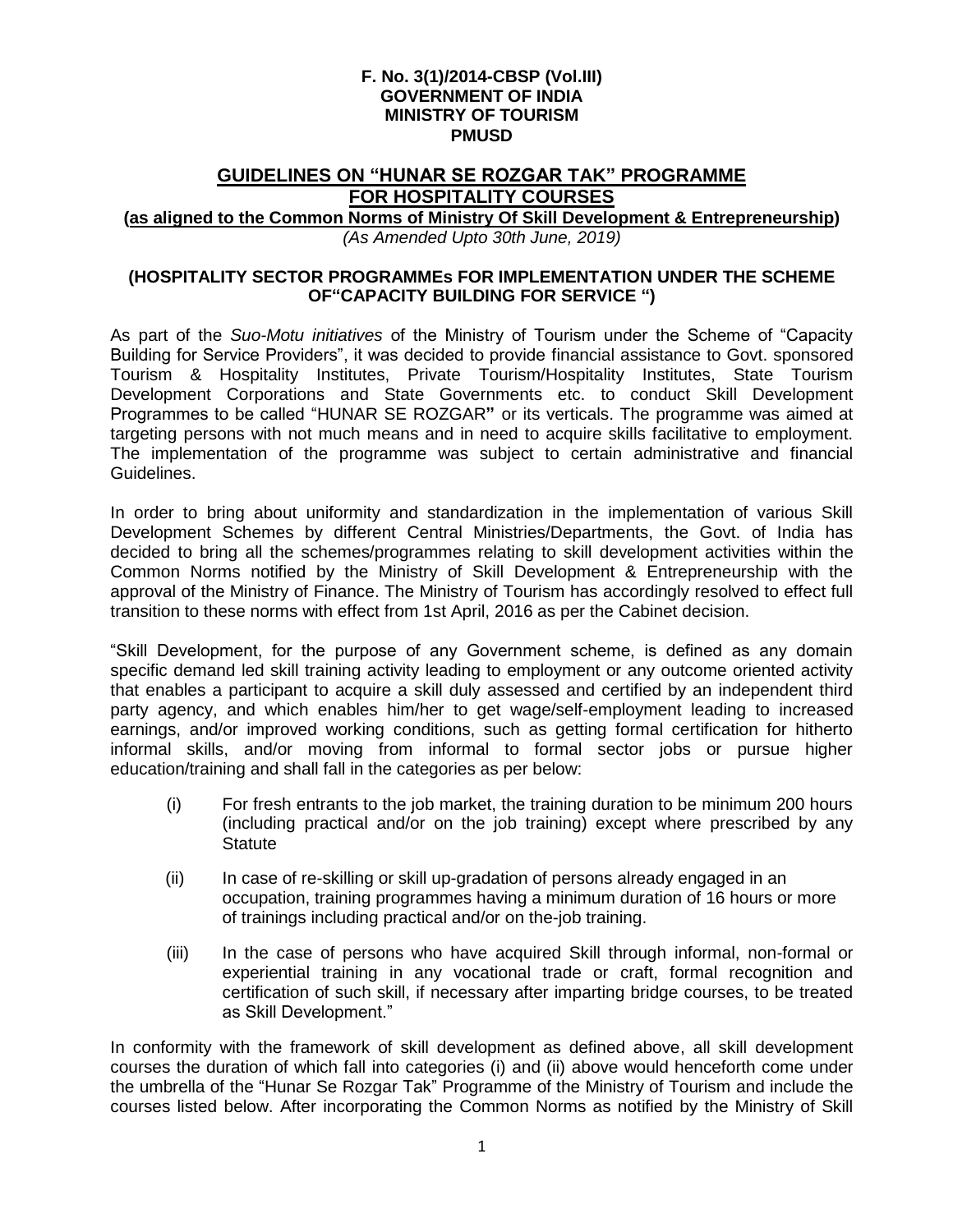Development & Entrepreneurship, as revised from time to time, the revised Guidelines governing the implementation of the **"HUNAR SE ROZGAR TAK"** programme of the Ministry of Tourism would be as follows **with immediate effect**:-

**I) COURSES OFFERED :** To begin with, only four National Skill Qualification Framework (NSQF) approved skill development courses in the hospitality trades of Multi Cuisine Cook, Food & Beverage Service Steward, Room Attendant and Front office Associate courses were being conducted under the "Hunar Se Rozgar Tak" programme with effect from 27- 12-2016. **The Ministry of Tourism have since decided to introduce four more courses in the hospitality trades of Laundry Machine Operator, Kitchen Steward, Home Delivery Boy and Traditional Snack & Savoury Maker with immediate effect.** The NSQF approved QP-NOS prescribed in respect of the Multi Cuisine Cook, Food & Beverage Service Steward, Room Attendant, Front office Associate, Laundry Machine Operator, Kitchen Steward, Home Delivery Boy, Order taker- Home Delivery and Traditional Snack & Savoury Maker courses have been adopted in full as they presently exist. Complete details of the course content/syllabus etc. and may be downloaded from the National Qualification Register on their website **[www.nqr.gov.in.](http://www.nqr.gov.in/)**

a) Short Term Hospitality courses for Multi Cuisine Cook, Food & Beverage Service Steward, Room Attendant, Front office Associate, Laundry Machine Operator, Kitchen Steward, Home Delivery Boy, and Traditional Snack & Savoury Maker **to be implemented only by the Govt. Institutes of Hotel Management/Food Craft Institutes etc. which possess the required infrastructure to run them - (Annexure-A)**

b) Short Term Hospitality courses for Multi Cuisine Cook, Food & Beverage Service Steward, Room Attendant and Front Office Associate **to be implemented by State/Union Territory Governments - (Annexure-B)**

c) Short Term Hospitality courses for Multi Cuisine Cook, Food & Beverage Service Steward, Room Attendant and Front Office Associate **to be implemented by State/Union Territory Tourism Development Corp./Boards; (Annexure-C)**

d) Short Term Hospitality courses for Multi Cuisine Cook, Food & Beverage Service Steward, Room Attendant and Front Office Associate **to be implemented by industrial units, associations of industries and professional/skill developing agencies with proven credentials;(Annexure-D)**

e) Short Term Hospitality courses for Multi Cuisine Cook, Food & Beverage Service Steward, Room Attendant and Front office Associate **to be implemented by Classified Hotels; (Annexure-E)**

f) Short Term Hospitality courses for Multi Cuisine Cook, Food & Beverage Service Steward, Room Attendant and Front Office Associate **to be implemented by hospitality Institutes approved by the AICTE/National Skill Development Agency/State & Union Territory Govts. (Annexure-F)**

g) Six-day **Skill Testing & Certification** courses in Food Production, Bakery and Patisserie, Food & Beverage Service, and Housekeeping Utility for re-skilling/ skill upgradation of persons already engaged in hospitality related occupations **to be implemented by Ministry of Tourism sponsored Govt. Institutes of Hotel Management and Food Craft Institutes etc. (Annexure-G)**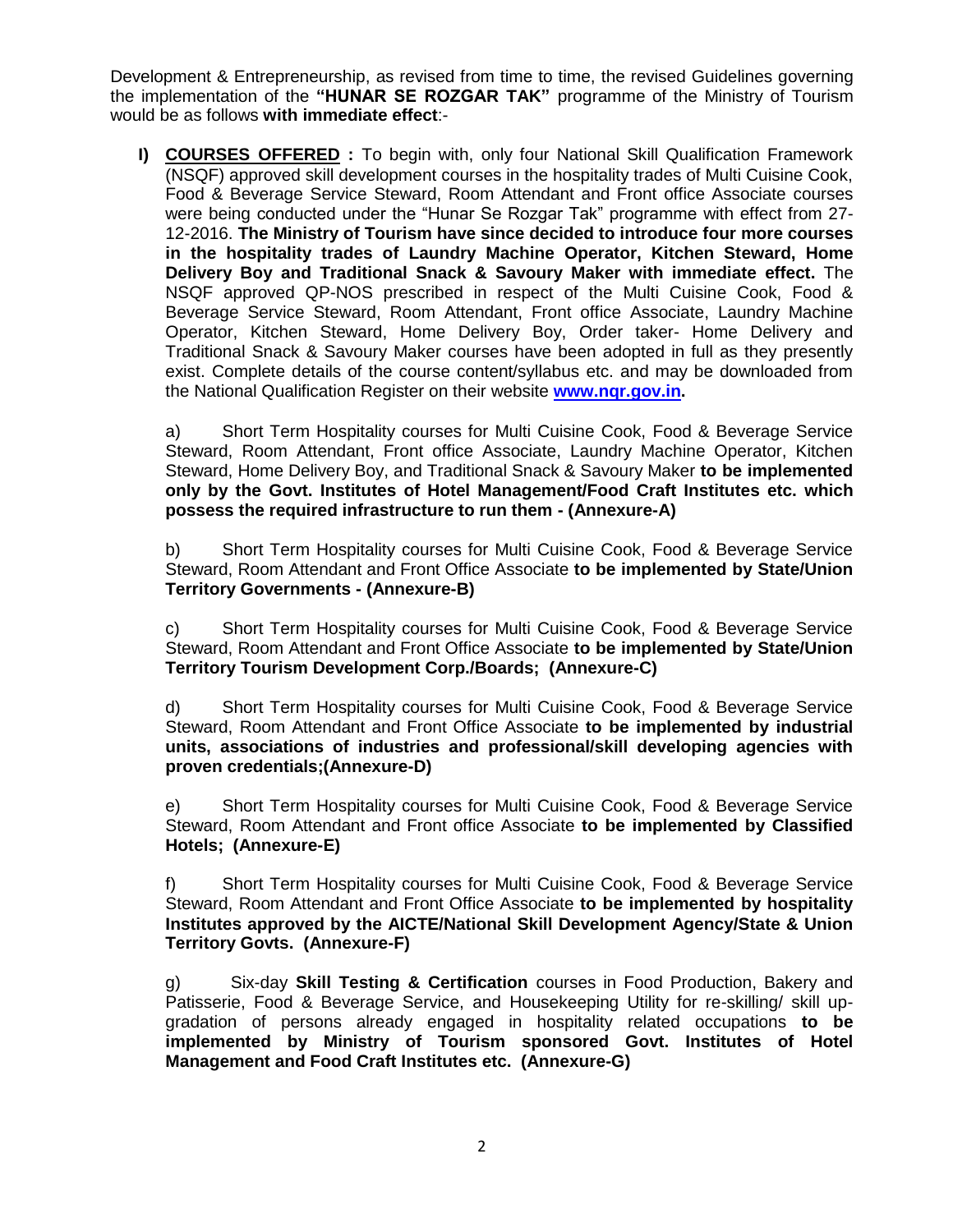The Ministry of Tourism may introduce/revive any other NSQF compliant course(s) in future to meet the Sectoral requirements/expectations, in which case, specific regulatory guidelines will be framed within the scope and width of the Common Norms notified by the Ministry of Skill Development & Entrepreneurship.

**Unless otherwise provided in the detailed guidelines in the Annexures, the Common Guidelines applicable uniformly to all the aforesaid skill development courses under the "Hunar Se Rozgar Tak" and "Skill Testing & Certification" programmes are as under :-**

### **II) Attendance, Assessment & Certification**

The trainees with minimum attendance of 80% will only be permitted to appear in the course-end test. The assessment and certification will be done by the respective Implementing Agencies as is being done now with one internal and one external examiner. The external assessor must be drawn from an Institute/Implementing Agency conducting the Hunar Se Rozgar Tak courses for the Ministry of Tourism. Similarly, private agencies under PMKVY 2016-20 would also be allowed to conduct the assessment under this programme. It has only to be ensured that the assessing Institute/Implementing Agency does not become the self assessor for its own training programmes so as to comply with the spirit of third party assessment. However assessment and certification norms developed by the concerned regulatory bodies, sector skill council / industry would be approved by the NSQC to ensure that the outcomes conform to the appropriate NSQF level. Certificates issued post assessment will mention the level of NSQF at which it lies. Third Party Certification & Assessment Costs to paid is given in SCHEDULE-I.

# **III) Funding Norms of the Programme**

**Based on the nature and characteristics of the trades/job roles, the Multi Cuisine Cook and Traditional Snack & Savoury Maker courses are classified as Category-I course while the Food and Beverage Service Steward, Room Attendant, Front office Associate, Laundry Machine Operator, Kitchen Steward and Home Delivery Boy listed in Category-II. The classification of all new NSQF compliant courses to be introduced in future will be notified alongwith the guidelines on the respective courses.** 

The funding norms as given in **SCHEDULE-I (Schedule of Cost)** shall apply to all the "Hunar Se Rozgar Tak" courses listed above, except as otherwise provided in the specific guidelines contained in the Annexures. The hourly rates (i.e. Base Cost)shown in **SCHEDULE-I** shall be inclusive of cost components such as:

- (i) Mobilization of candidates
- (ii) Post-placement tracking/monitoring
- (iii) Curriculum
- (iv) Placement expenses
- (v) Trainers' training
- (vi) Equipment
- (vii) Amortization of Infrastructure costs/Utilities
- (viii) Teaching Aid (including Course material& Tool Kit)
- (ix) Raw material
- (x) Salary of trainers

The fund flow to the Training Providers shall be based on the outcomes achieved, and shall be released in the manner given in **SCHEDULE-III** to implement the programmes effectively.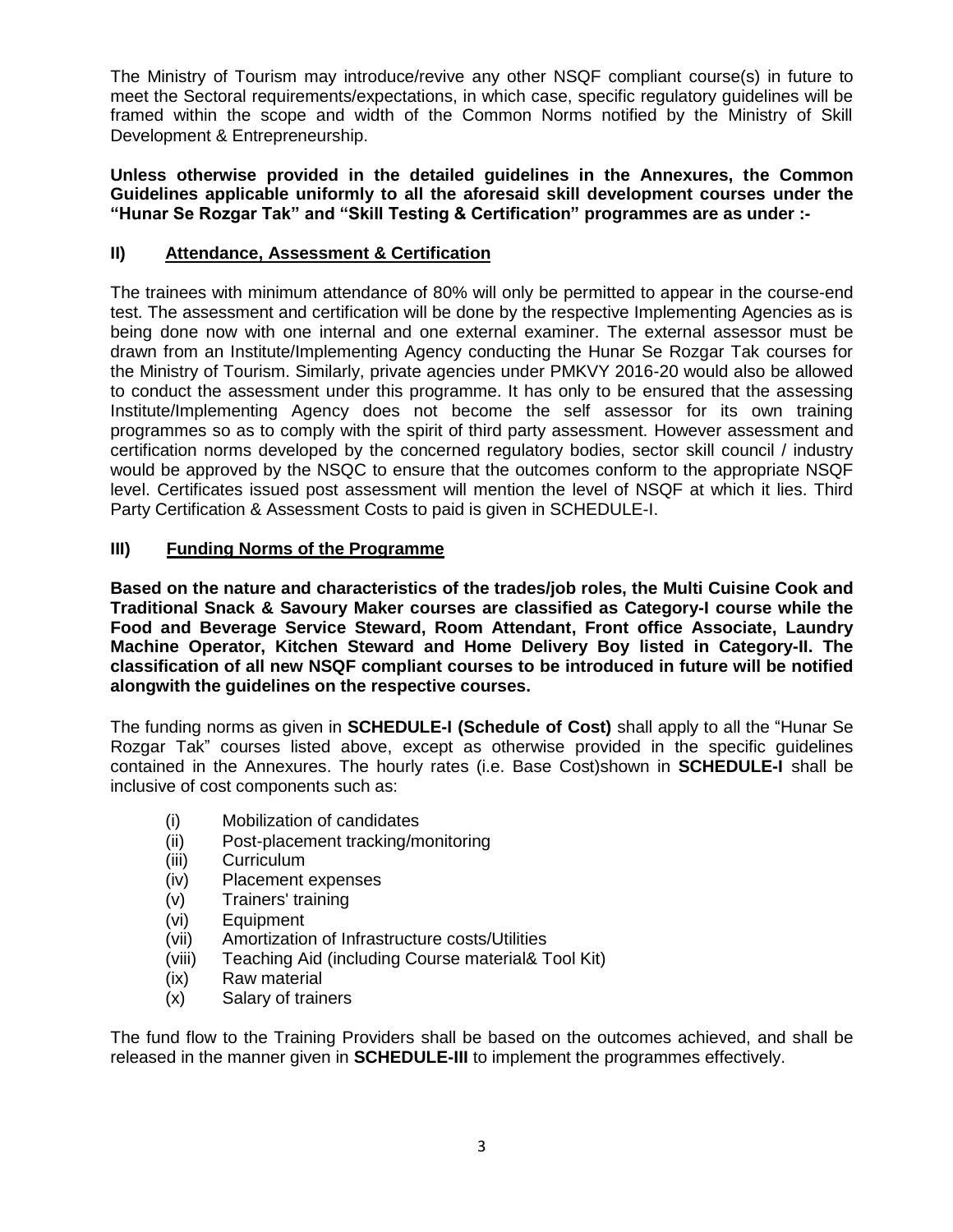# **IV) Monitoring & Tracking**

The HSRT Implementing Agencies shall have access to an open, common and extensible data standards to ensure that their lT systems can share data and do transactions in a scalable way. Standardized Application Program Interface (APIs) will also be defined for use in the Management Information System (MIS) of various skills training programs. Also, the Ministry of Skill Development and Entrepreneurship shall facilitate the development of an integrated and interactive MIS based on the above standards and APIS which should thereafter be available for use by all Implementing Agencies. This integrated MIS should serve as an aggregator from the ERP/MIS solutions of States and Ministries/Departments of specific programmes.

All the trainees trained under a project will be tracked for a period of one year from the date of completion/certification of training with respect to their career progression, retention and other parameters. An Innovative system for tracking to be developed that shall use technology (web and mobile based) and has incentives for the trainees to respond to the tracking system.

The following shall apply to the Monitoring & Tracking Mechanism:

- (i) If particulars pertaining to 90% of the candidate in any batch are fed into the central MlS, then this would account for successful tracking of the candidates of that particular batch. Completion of this step would entitle the training provider to seek disbursement of one instalment of the training cost from the concerned Ministry, which would be 10% of the training cost, or an amount of Rs.5,000/- per candidate, whichever is less.
- (ii) Each candidate would be tracked once every month for a period of one year in case of fresh entrants after she/he completes her/his training. Parameters to be tracked would be as under:
	- a) Placement should be within 3 months of completion of training
	- b) Once placed, remuneration/ incremental remuneration per month
	- c) Whether continues to work in the same or higher job role till end of the tracking period (whether with same or different employer)
	- d) If there are periods of unemployment between different jobs, duration of such gaps and reason for leaving earlier job without having a job in hand.
- (iii) Till the MIS becomes available, each Implementing Agency will ensure that the list of the pass-outs along with their full contact details like address, telephone number, Mobile numbers, their employer details and salary status is posted on their website after conclusion of training of every batch.

### **V) OUTCOME OF THE COURSE**

Since Employment (both wage and self) is a mandatory outcome of funding under this programme, the outcomes from the "Hunar Se Rozgar Tak" programmes shall be defined to include :-

- (i) Employment (both wage and self) on an annual basis of at least 70% of the successfully certified trainees within three months of completion of training, with at least 20% of the trainees passing out being placed in wage employment;
- (ii) In case of wage employment and recognition of prior learning, candidates shall be placed in jobs that provide wages/CTC at least equal to minimum wages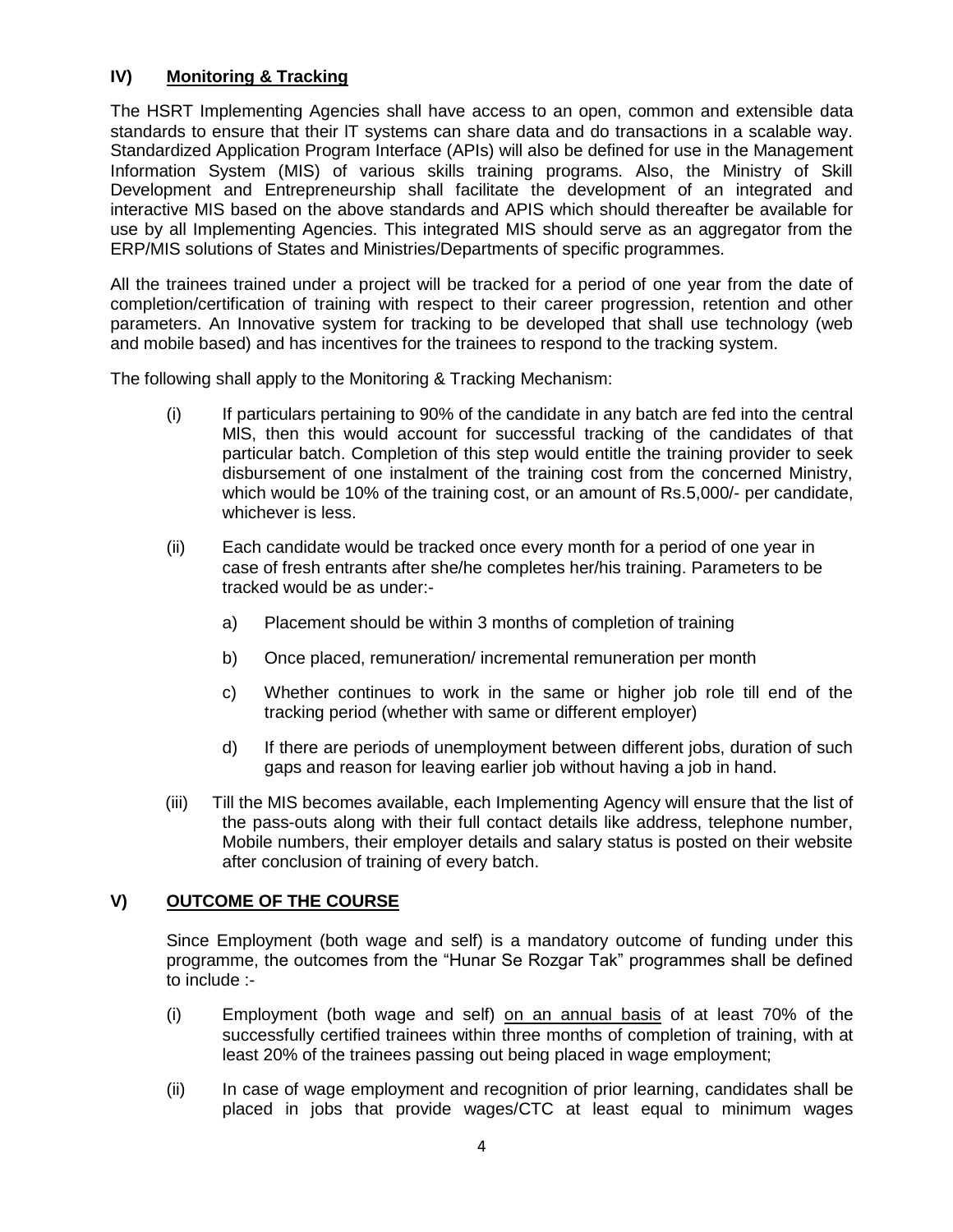prescribed. In case the employer pays minimum wages in terms of Cost to Company (CTC), at least 80% of the CTC should be paid as cash to the candidate. Such candidates should continue to be in jobs a minimum period of three month from the date of placement in the same or a higher level with the same or any other employer. For this purpose, one-monthly pay slip can be accepted as the evidence to support the wage employment. In addition, enrolment of candidates for apprenticeship and Work Permit (Work Visa) for overseas employment would also be treated as proof of employment;

- (iii) In case of self-employment, candidates should have been employed gainfully in livelihood enhancement occupations which are evidenced in terms of trade license or setting up of an enterprise or becoming a member of a producer group or proof of additional earnings (bank statement) or any other suitable and verifiable document. In case of self-employment, securng a relevant enterprise development loan can also considered as proof of evidence under any other suitable and verifiable document.
- (iv) In case of re-skilling or skill-upgradation of persons already engaged in an occupation, at least 70% of such persons shall have an increase of at least 3% in remuneration within 14 months of completion of the skill development training.

**VI)** Soft skills (which would include computer literacy, language and workplace inter-personal skills relevant for the sector/trade) would be an integral part of the skills training process and must be suitably integrated into the course modules of all the "Hunar Se Rozgar Tak" courses. Each course will have a built-in emphasis on improving the trainees' behaviour and attitudes in order to enhance their market acceptability.

**VII)** The detailed guidelines on target group, implementing agencies, intake & selection, annual targets, Publicity, Faculty and Attendance, Assessment & Certification for various courses etc. have been indicated in the course guidelines at Annexures-A to G.

**VIII)** Since the Base Cost (hourly rate per trainee) includes the components of Mobilization of candidates, Post-placement tracking/ monitoring, Curriculum, Placement expenses, Trainers training, Equipment, Amortization of infrastructure costs/utilities, Teaching Aid, Raw material and Salary of trainers**,** there would be no need for rendering detailed account for each of these components. However, the implementing agencies would render detailed accounts for such components of expenditure like transport cost, Boarding & Lodging, Additional support for Special Areas/Groups, Stipend/Incentive, Third Party Assessment & Certification and Uniforms.

**IX) UPLOADING OF VIDEO CLIPPING :** Each Implementing organisation will upload, on the 10th day and concluding day of the training course, a video clipping/ a clear photograph showing the class with trainees in uniform and with their respective tool kits on the e-mail address of the Programme Monitoring Unit (Skill Development) [\(pmuhsrt@gmail.com\)](mailto:pmuhsrt@gmail.com).After conclusion of training of every batch, each Implementing organisation will ensure that the list of the pass-outs along with their full contact details like address, telephone number, Mobile numbers (excluding female trainees) etc. and their employment and salary status is posted on their website.

# **X) INPUT STANDARDS**

While all training programmes funded under this programme need to ensure that the outcomes are achieved as per these guidelines, the following inputs must also be in place to ensure that adequate training infrastructure and capacity exists:

(i) The overall training infrastructure specially the training aids and equipment should be as per industry benchmarks;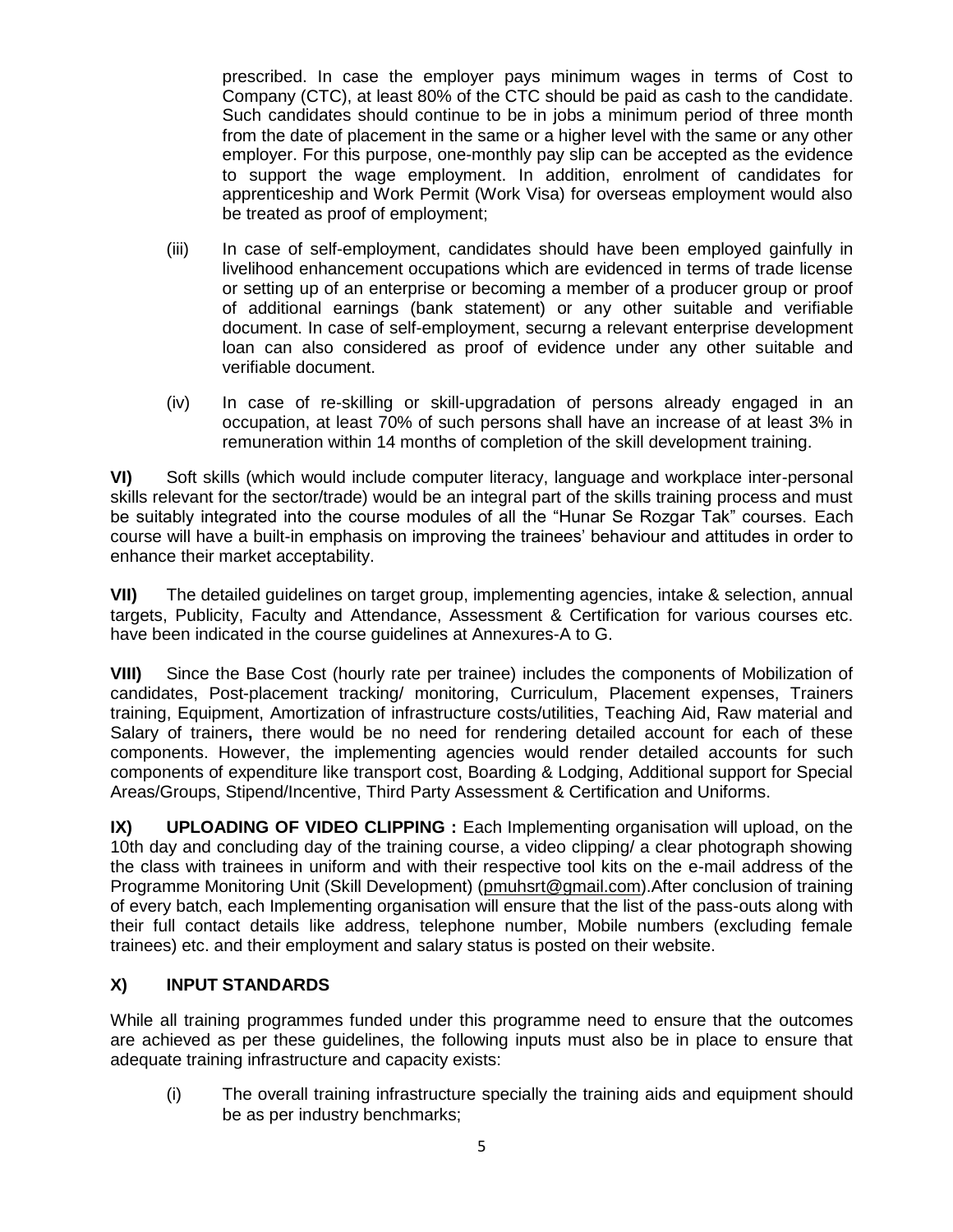- (ii) Trainers with suitable qualifications/experience should only be hired and each trainer to having undergone Training of Trainers (ToT); (For this purpose, 2 to 3 days of refresher training for the trainers of the Institutes/Implementing Agencies of the Ministry of Tourism to be organised by the Tourism & Hospitality Skill Council should be enough for them to be made acquainted with the modalities of the QP-NOS courses)
- (iii) Industry relevant content, appropriate to the learning groups, and conforming to the requirements of NSQF/SDIS, being used;
- (iv) The course content may be developed in regional language to facilitate better learning and absorption of information;
- (v) The students and trainers to be enrolled must be linked to Aadhar in the Implementing Agency's records as well as the individual's Banks account. (The money paid as Stipend to the successful trainee shall be transferred only to the individual beneficiary's Aadhar linked bank account through the PFMS.
- (vi) Since the Base Cost (hourly rate per trainee) includes the components of Mobilization of candidates, Post-placement tracking/monitoring, Curriculum, Placement expenses, Trainers' training, Equipment, Amortization of Infrastructure costs/Utilities, Teaching Aid (including Course material& Tool Kit), Raw materials and Salary of trainers**,** there would be no need for rendering detailed account for each of these components. However, the implementing agencies would render detailed accounts for such components of expenditure like Third Party Assessment & Certification, transport cost, Boarding & Lodging, Additional support for Special Areas/Groups, Stipend/Incentive, Third Party Assessment & Certification and Uniforms.

### **XI) ON-THE-JOB TRAINING**

**All Implementing Agencies would ensure that after the trainee completes his prescribed hours of OJT, the Job Card/attendance Passbook is verified and duly signed by the competent authority where the OJT is taking place and submitted to the HSRT coordinator of the Implementing Institute. The Certificate of having successfully completed the course would be issued only after the trainee produces proof of having completed the mandated hours of OJT from the respective hotels/organisations.**

#### **XII) GENERAL INSTRUCTIONS**

- **a) The total amount of stipend/wage loss due to any implementing agencies would continue to be transferred directly into the accounts of implementing agencies by the Ministry. The implementing agencies shall further transfer the stipend/wage loss into the bank accounts of the beneficiaries/trainees only through the EAT module of PFMS within 15 days of receipt of the amount. No other mode of transfer of stipend / wage loss amount would be permissible.**
- **b) It would be imperative on the part of every agency to be active on the EAT module of PFMS before the Ministry releases further funds from time to time.**
- **c) All claims by implementing agencies on account of third party assessment and certification costs shall be considered and reimbursed by the Ministry of Tourism on the basis of actual costs incurred by them on various components/items of expenditure on this account separately indicated in the claim as per the following format:-**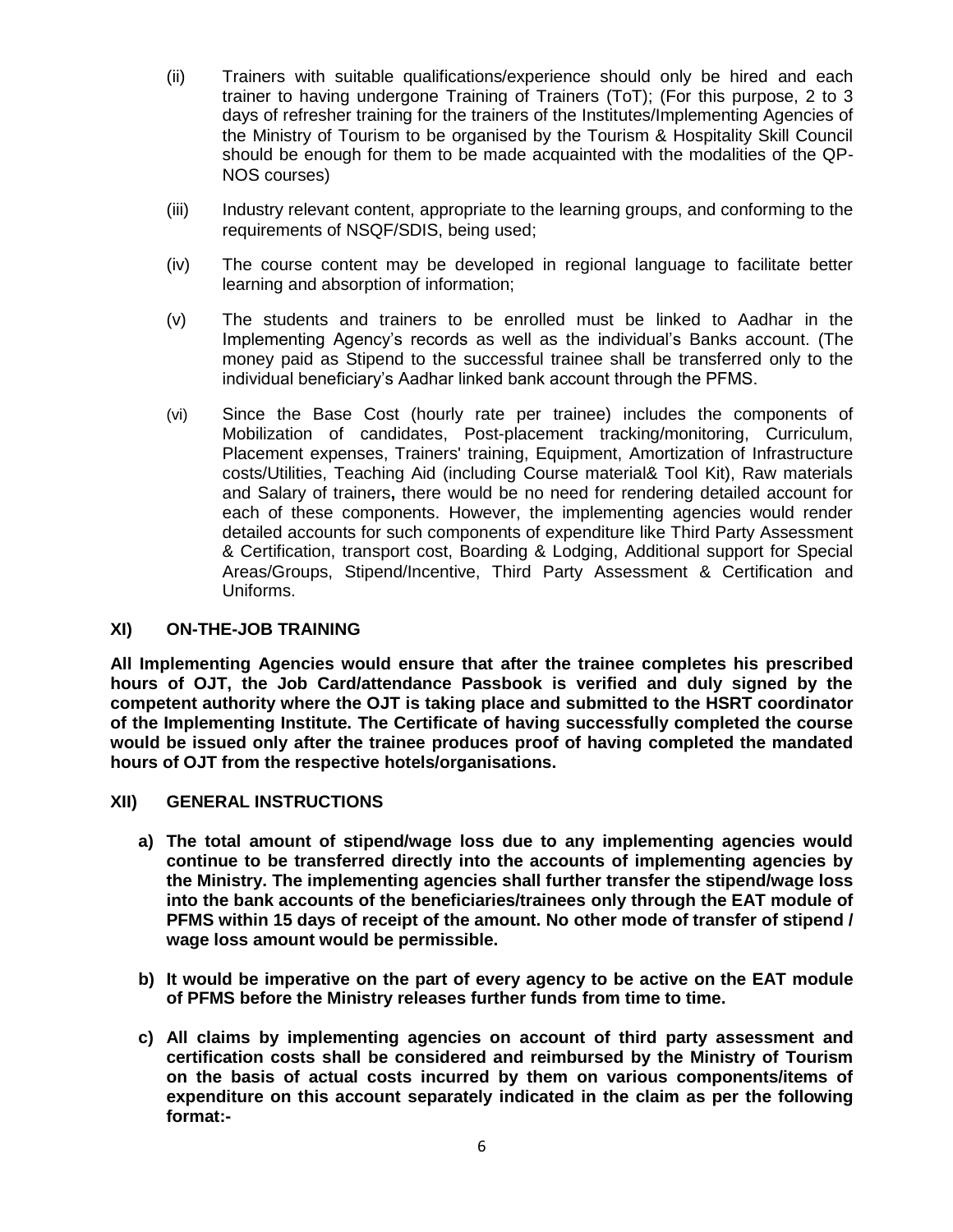# **Details Break-up of Third Party Evaluation and Assessment Cost**

- **a) Name of implementing agency\_\_\_\_\_\_\_\_\_\_\_\_\_\_\_\_\_\_**
- **b) Name of course\_\_\_\_\_\_\_\_\_\_\_\_\_\_\_\_\_\_\_\_\_\_\_\_\_\_\_\_\_\_\_**
- **c) Batch No.\_\_\_\_\_\_\_\_\_\_\_\_\_\_\_\_\_\_\_\_\_\_\_\_\_\_\_\_\_\_\_\_\_\_\_\_**
- **d) Total No. of trainees assessed\_\_\_\_\_\_\_\_\_\_\_\_\_\_\_\_\_\_\_**

| S.No.                           | <b>Component /Item of expenditure</b> | <b>Total Expenditure</b> |  |  |
|---------------------------------|---------------------------------------|--------------------------|--|--|
|                                 |                                       |                          |  |  |
|                                 |                                       |                          |  |  |
| <b>Total Cost for the batch</b> |                                       |                          |  |  |
|                                 | <b>Total Cost per trainee</b>         |                          |  |  |

**The implementing agencies will maintain proper receipts / bills for all items of expenditure relating to third party assessment and certification costs for scrutiny as and when required.**

**\*\*\*\*\*\*\*\*\*\*\*\*\*\***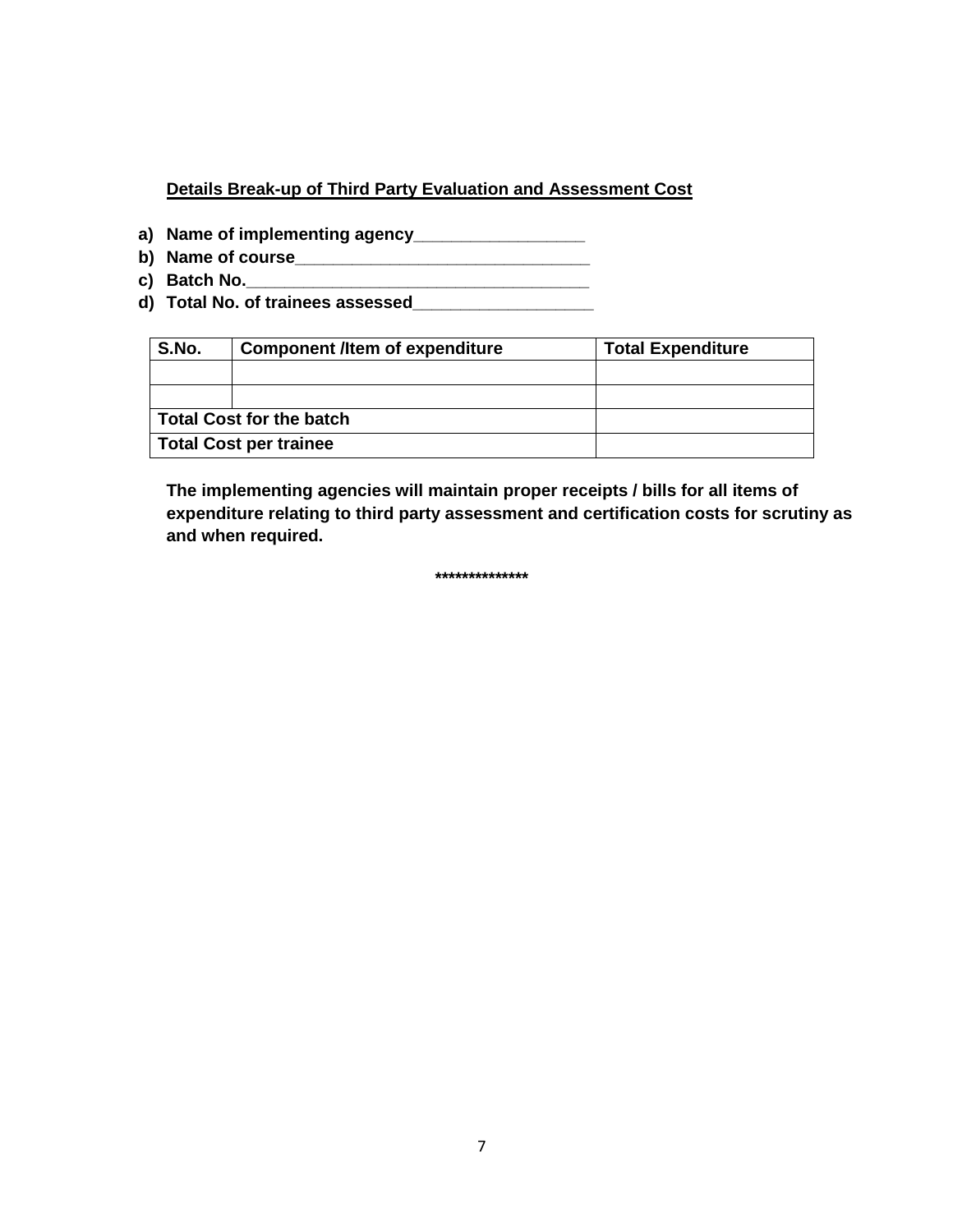### **SCHEDULE OF COST** *(With Effect from 01-04-2019)*

### **1. BASE COST**

1.1 The Base Cost for different Sectors will be as under w.e.f. 01-04-2019:

- **(i) Rs.46.70 per hour of training for trades/sectors listed in Category-I.**
- **(i) Rs.40.00 per hour of training for trade/sectors listed in Category-ll.**
- **(iii) Rs.33.40 per hour of training for trades/sectors listed in Category-III.**

# **2. BOARDING & LODGING COSTS**

The Ministry will reimburse **Boarding & Lodging Costs at actual** subject to a maximum per trainee per day as per table below:

|      | X Category Cities/Town per day per Trainee                     | Rs.300/- |  |  |  |
|------|----------------------------------------------------------------|----------|--|--|--|
| ii)  | Y Category Cities/Town per day per Trainee                     | Rs.250/- |  |  |  |
| iii) | Z Category Cities/Town per day per Trainee                     | Rs.200/- |  |  |  |
| iv)  | Rural Areas and any Area not notified as a municipal/town area | Rs.175/- |  |  |  |
|      | (The List of categories of cities is given at SCHEDULE-III)    |          |  |  |  |

The reimbursement of boarding & lodging costs will be payable for all outstation Trainees irrespective of Special Areas, Disability and Gender and the payout shall be as defined in various slabs mentioned above. The maximum ceiling on the number of days for which Lodging & Boarding charges would be reimbursable for various HSRT courses being conducted by the empanelled Implementing Agencies, irrespective of their extant dispensation, will be as follows:-

| S.  |                               | Maximum No. of days for which Lodging & Boarding<br>charges would be reimbursable |                                       |  |  |
|-----|-------------------------------|-----------------------------------------------------------------------------------|---------------------------------------|--|--|
| No. | <b>Course Name</b>            | <b>For Institutes</b><br>running 5-day week                                       | For Institutes running 6-<br>day week |  |  |
|     | <b>Multi Cuisine Cook</b>     | 99                                                                                | 82                                    |  |  |
| 2   | F & B Service Steward         | 59                                                                                | 50                                    |  |  |
| 3   | Room Attendant                | 59                                                                                | 50                                    |  |  |
| 4   | <b>Front Office Associate</b> | 66                                                                                | 57                                    |  |  |
| 5   | <b>Tour Guide</b>             | 82                                                                                | 69                                    |  |  |
| 6   | <b>Heritage Tour Guide</b>    | 65                                                                                | 54                                    |  |  |
|     | <b>Unarmed Security Guard</b> | 31                                                                                | 26                                    |  |  |

The reimbursement would however be limited to the actual number of days for which lodging and boarding was provided or the maximum number of days as indicated in the above table, whichever is lower.

### **3. THIRD PARTY CERTIFICATION & ASSESSMENT COSTS**

3.1 To ensure independent and unbiased assessment and certification of trained candidates, costs for certification and assessment shall be payable to an independent third party authorized for conducting assessments and certifications. This amount shall be over and above the Base Cost, and shall range from Rs.600/- to Rs.1500/- per candidate, based on actuals. All claims by implementing agencies on third party assessment and certification costs shall be considered and reimbursed by the Ministry of Tourism on the basis of actual costs incurred by them on various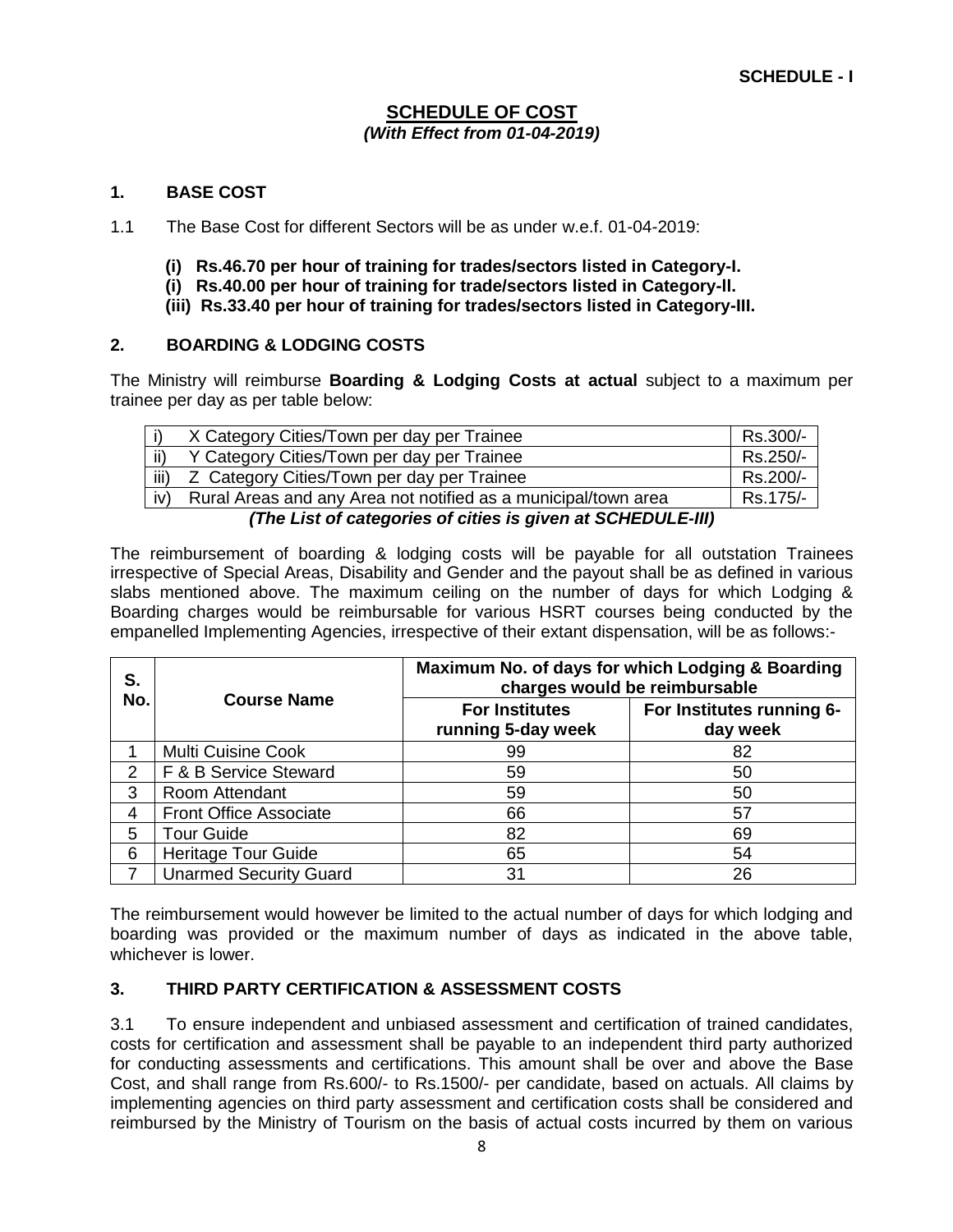components/items of expenditure on this account separately indicated in the claim as per the following format:-

# **Details Break-up of Third Party Evaluation and Assessment Cost**

Name of implementing agency\_\_\_\_\_\_\_\_\_\_\_\_\_\_\_\_\_\_

Name of course Batch No.

Total No. of trainees assessed\_\_\_\_\_\_\_\_\_\_\_\_\_\_\_\_\_\_\_

| S.No.                    | Component /Item of expenditure | <b>Total Expenditure</b> |  |  |
|--------------------------|--------------------------------|--------------------------|--|--|
|                          |                                |                          |  |  |
|                          |                                |                          |  |  |
| Total Cost for the batch |                                |                          |  |  |
| Total Cost per trainee   |                                |                          |  |  |

The implementing agencies will maintain proper receipts / bills for all items of expenditure relating to third party assessment and certification costs for scrutiny as and when required.

### **4. ADDITIONAL SUPPORT FOR SPECIAL AREAS/GROUPS**

4.1 **Training in Special Areas**: Over and above the Base Cost, **an additional amount equal to 10% of the Base Cost should be permitted** for programmes conducted in the North Eastern States, Jammu & Kashmir, Himachal Pradesh, Uttarakhand, Andaman & Nikobar lslands, Lakshadweep and districts affected by Left Wing Extremism (LWE) as identified by the M/O Home Affairs for the Integrated Action Plan (hereinafter referred to as "Special Areas").

4.2 Upon successful completion of non-residential skill training programmes, and after certification, all Persons Below Poverty Line (BPL), persons with disability and women candidates (hereinafter referred to as "special Groups") will be reimbursed the cost incurred in travelling to and from the training centre at the following rates:

| <b>Reimbursement of Conveyance Costs per month</b> | Amount (in Rs.) |
|----------------------------------------------------|-----------------|
| 1) Training Centre within District of domicile     | $1000/-$        |
| 2) Training Centre outside District of domicile    | 1500/-          |

4.3 **Post Placement support for Special Areas/Groups for wage employment**: In order to enable the newly skilled persons from Special Areas/Groups to settle into their jobs/vocations under wage employment, post placement support would be provided directly to the candidate at the rate of Rs. 1500/- per month for the following durations:-

| Post Placement Support @ Rs. 1500/- per month | Men        | Women      |
|-----------------------------------------------|------------|------------|
| 1) Placement within District of domicile      | l 1 month  | l 2 months |
| 2) Placement outside District of domicile     | l 2 months | ∣ 3 months |

provided the placement is made within three months of certification and after post validation of placement of the candidate.

5. **Training for Persons with Disability (PwD):** Over and above the Base Cost, an additional amount equal to 10% of the Base Cost should be provided for skill development programmes imparted to Persons with Disability (PwD). Provided that in the case of training of PwD in the Special Areas, the total cost permissible will be 120% of the Base Cost. At least 3% of total training done by every Implementing Agency in each year shall be reserved for persons with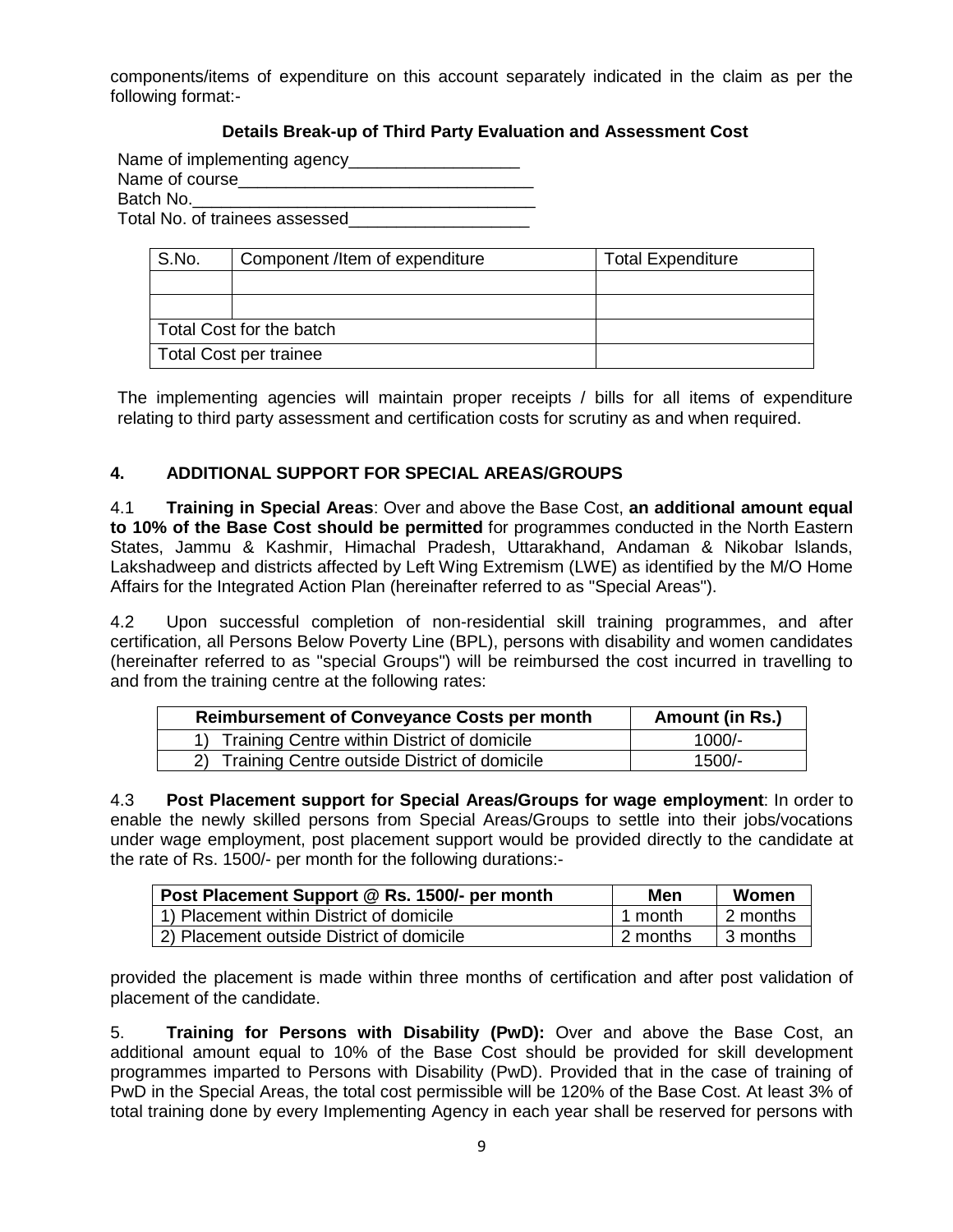disabilities, in trades as decided by the Department of Empowerment of Persons with Disabilities, Ministry of Social Justice & Empowerment in conjunction with the National Skill Development Agency (NSDA).

6. **Upon successful completion and certification**, the certified candidate may be paid a lump-sum **stipend/incentive of Rs.2000/- for the Multi Cuisine Cook and Traditional Snack & Savoury Maker courses and Rs.1500/-for the Food and Beverage Service Steward, Room Attendant, Front office Associate, Laundry Machine Operator, Kitchen Steward and Home Delivery Boy courses,** as the case may be.This amount shall be over and above the Base Cost.

7. For **provision of uniforms** for trainees, **an amount of Rs.1900/- will be allowed** and this amount shall be over and above the Base Cost,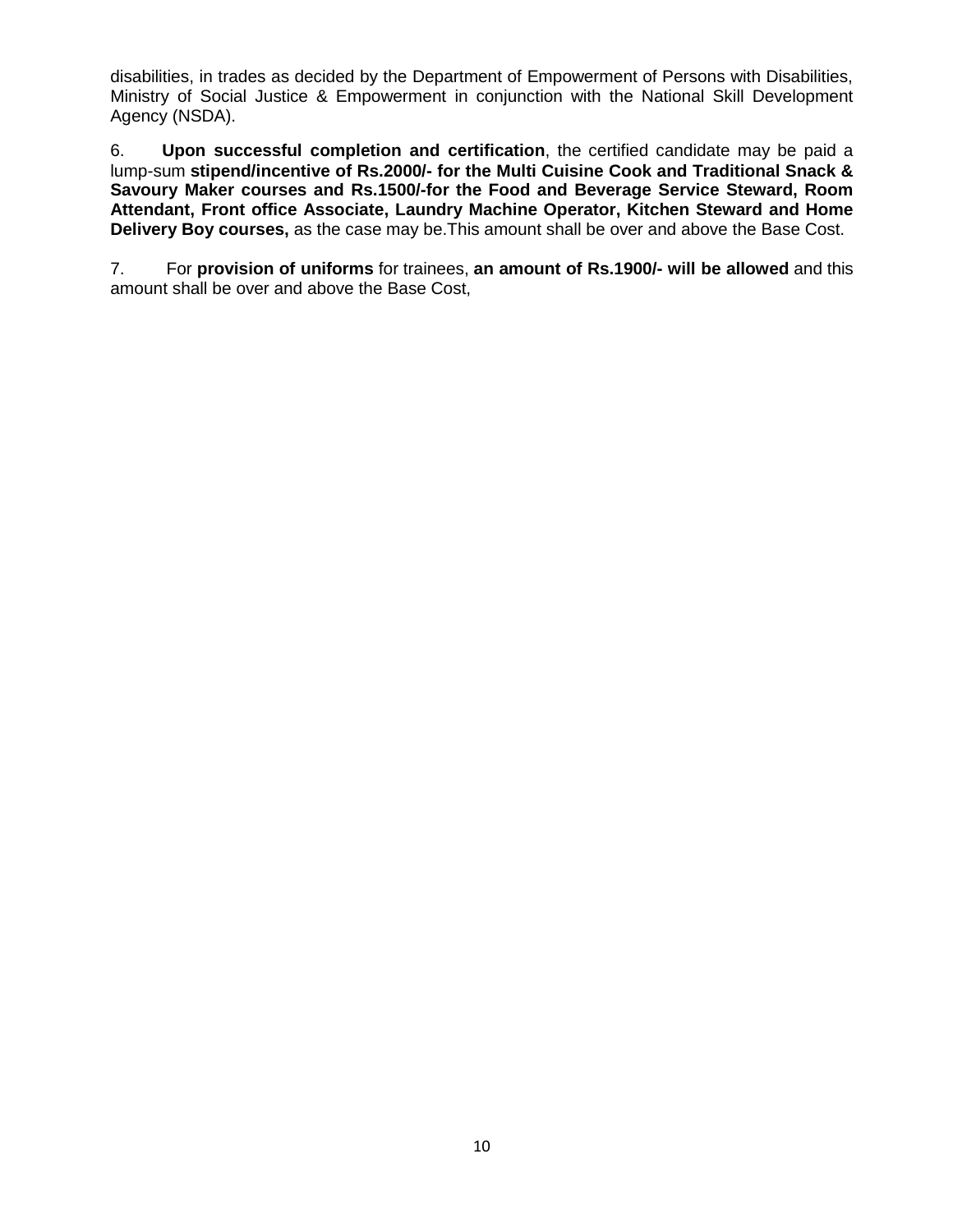| Categorization of Indian cities for residential training costs |  |  |
|----------------------------------------------------------------|--|--|
|                                                                |  |  |

| S. No.          | <b>State</b>         | Cities classified as<br>"X" as "X" | Cities classified as "y"                  |  |
|-----------------|----------------------|------------------------------------|-------------------------------------------|--|
| $\mathbf{1}$    | Andhra Pradesh       |                                    | Vijayawada (Urban Agglomeration<br>(UA),  |  |
|                 |                      |                                    | Visakhapatnam (UA), Guntur                |  |
| $\overline{2}$  | Assam                |                                    | Guwahati (UA)                             |  |
| $\overline{3}$  | <b>Bihar</b>         |                                    | Patna(UA)                                 |  |
| 4               | Chandigarh           |                                    | Chandigarh                                |  |
| $\overline{5}$  | Chhattisgarh         |                                    | Durg - Bhilai Nagar (UA), Raipur (UA)     |  |
| 6               | Delhi                | Delhi NCR (UA)                     |                                           |  |
| $\overline{7}$  | Gujarat              |                                    | Ahmedabad (UA), Rajkot (UA), Jamnagar     |  |
|                 |                      |                                    | (UA), Vadodara                            |  |
| 8               | Haryana              |                                    | Faridabad                                 |  |
| $\overline{9}$  | J&K                  |                                    | Srinagar (UA), Jammu(UA)                  |  |
| 10              | Jharkhand            |                                    | Jamshedpur(UA), Dhanbad                   |  |
| 11              | Karnataka            | Bengaluru (UA)                     | Belgaum(UA), Hubli - Dharwar,             |  |
|                 |                      |                                    | Mangalore(UA)                             |  |
| 12              | Kerala               |                                    | Kozhikode(UA), Kochi(UA),                 |  |
|                 |                      |                                    | Thiruvananthapuram(UA)                    |  |
| 13              | Madhya Pradesh       |                                    | Indore(UA),<br>Gwalior(UA), Bhopal (UA),  |  |
|                 |                      |                                    | Jabalpur                                  |  |
| 14              | Maharashtra          | <b>Greater Mumbai</b>              | Amravati, Nagpur(UA), Aurangabad (UA),    |  |
|                 |                      | (UA)                               | Nasik(UA), Bhiwandi (UA), Pune<br>(UA),   |  |
|                 |                      |                                    | Solapur, Kolhapur (UA)                    |  |
| 15              | Orissa               |                                    | Cuttack(UA), Bhubaneswar(UA)              |  |
| 16              | Puducherry           |                                    | Puducherry(UA)                            |  |
| 17              | Punjab               |                                    | Amritsar (UA), Jalandhar                  |  |
| 18              | Rajasthan            |                                    | Bikaner, Jaipur, Jodhpur(UA), Kota        |  |
| $\overline{19}$ | <b>Tamil Nadu</b>    | Chennai                            | Salem(UA), Tiruppur (UA), Coimbatore(UA), |  |
|                 |                      |                                    | Tiruchirapalli (UA), Madurai (UA)         |  |
| 20              | Telangana            | Hyderabad(UA)                      | Warangal(UA)                              |  |
| 21              | <b>Uttar Pradesh</b> |                                    | Moradabad, Meerut (UA), Ghaziabad,        |  |
|                 |                      |                                    | Aligarh, Agra(UA), Bareilly (UA),         |  |
|                 |                      |                                    | Lucknow(UA), Kanpur (UA)                  |  |
| 22              | Uttarakhand          |                                    | Dehradun (UA)                             |  |
| 23              | <b>West Bengal</b>   | Kolkata (UA)                       | Asansol (UA)                              |  |

All other cities / town in various States / UTs which are not covered by classification as "X" or "Y" are classified as "Z". The above categorization of cities / towns being adopted from the categorization of Indian cities/towns for payment of HRA as per 2008-6<sup>th</sup> Pay Commission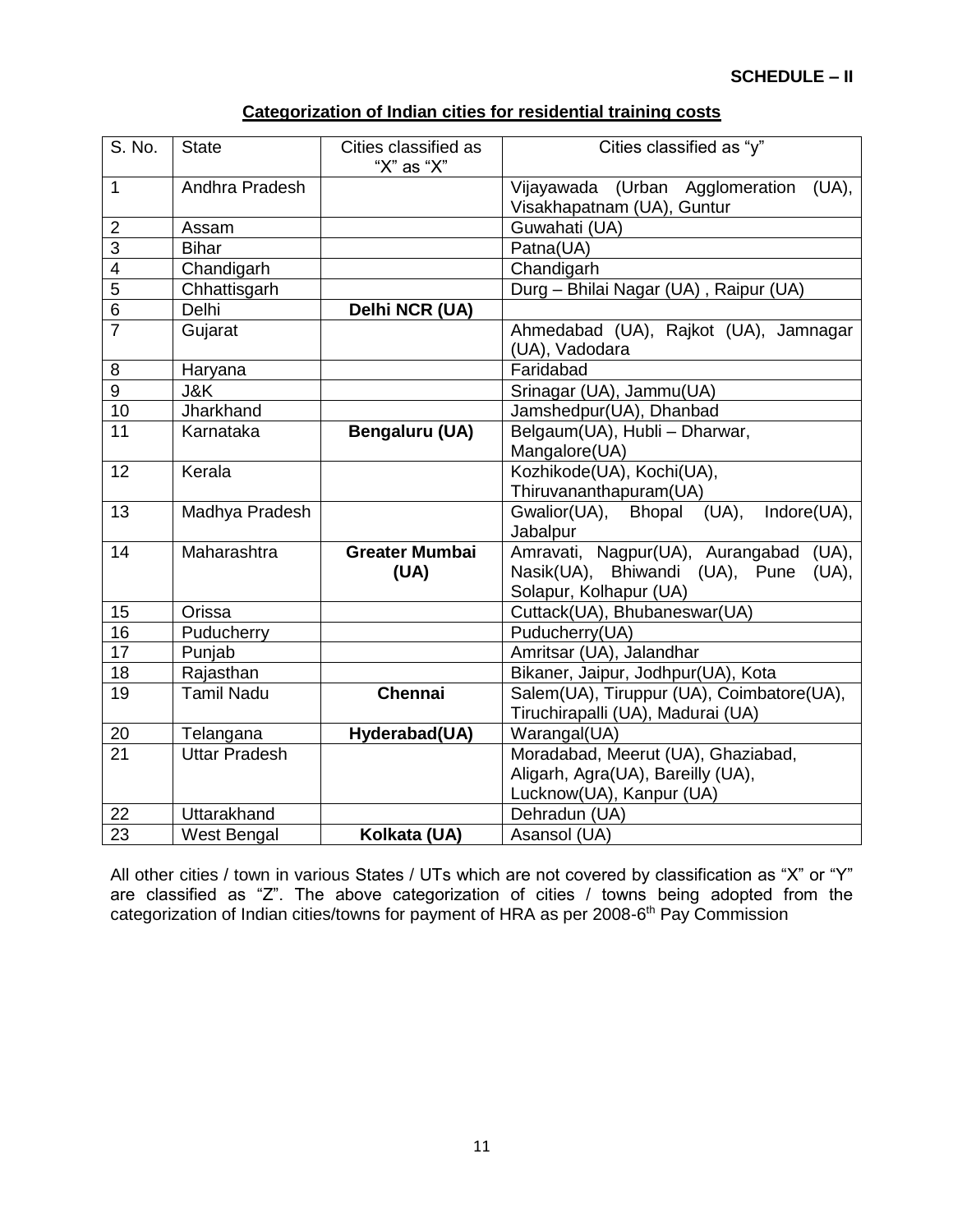#### **Fund Flow Mechanism**

1. Schedule of release of payments:

1.1 The release of funds could be batch wise or as per project MoU as per the guidelines of scheme in question. The funds should be released to the Training Providers as per the following schedule:

| Instalment      | Percentage<br>οf<br><b>Base Cost</b> | <b>Output Parameters</b>                                             |
|-----------------|--------------------------------------|----------------------------------------------------------------------|
| 1 <sub>st</sub> | 30%                                  | On commencement of Training Batch against<br>validated<br>candidates |
| 2 <sub>nd</sub> | 50%                                  | On successful certification of the trainees                          |
| 3 <sup>rd</sup> | 20%                                  | Outcomes based on Placements as under                                |

- 1.2 The above payment schedule is subject to the following:
	- (i) It is applicable only for fresh training.
	- (ii) The second tranche of 50% will be calculated on the basis of total cumulative 80% payment for candidates actually certified.
	- (iii) The dropouts will not be considered for 2nd and 3rd tranche. The  $1<sup>st</sup>$ tranche payment of the dropouts is adjusted in next tranche.

2. The 20% of training cost which is linked to outcome (3rd instalment) would be released to the Training Provider subject to compliance with para V of the HSRT guidelines subject to the following:

- (i) Training Provider shall be eligible for 100% payment on for outcome achievement under para V.
- (ii) Training Provider will be paid on pro rata basis on achievement of 50-69% placement of those who have been certified with at least 50% minimum wage employment of the certified trainees within three months of completion of training in case of fresh entrants.
- (iii) Training provider will be asked to discontinue the training in that particular trade/centre and will be paid only on pro rata basis, if the outcome achievement over the period of one year in case of fresh entrants/ 14 months in case of reskilling and upskiling, is unsatisfactory as defined under:
	- a. 49% and below placement of those who have been certified with at least 50% minimum wage employment of the certified trainees within three months of completion of training in case of fresh entrants.
	- b. 49% and below number of certified candidates with increase of at least 3% in remuneration within 14 months in case of reskilling and up skilling.
	- c. 49% and below number of formal recognition and certification of experiential training in vocational trade or craft leading to appropriate increase in wages in the respective skill category of the candidate for immediate and subsequent production cycle or meets the conditions provided under Para 4.1 (iii) of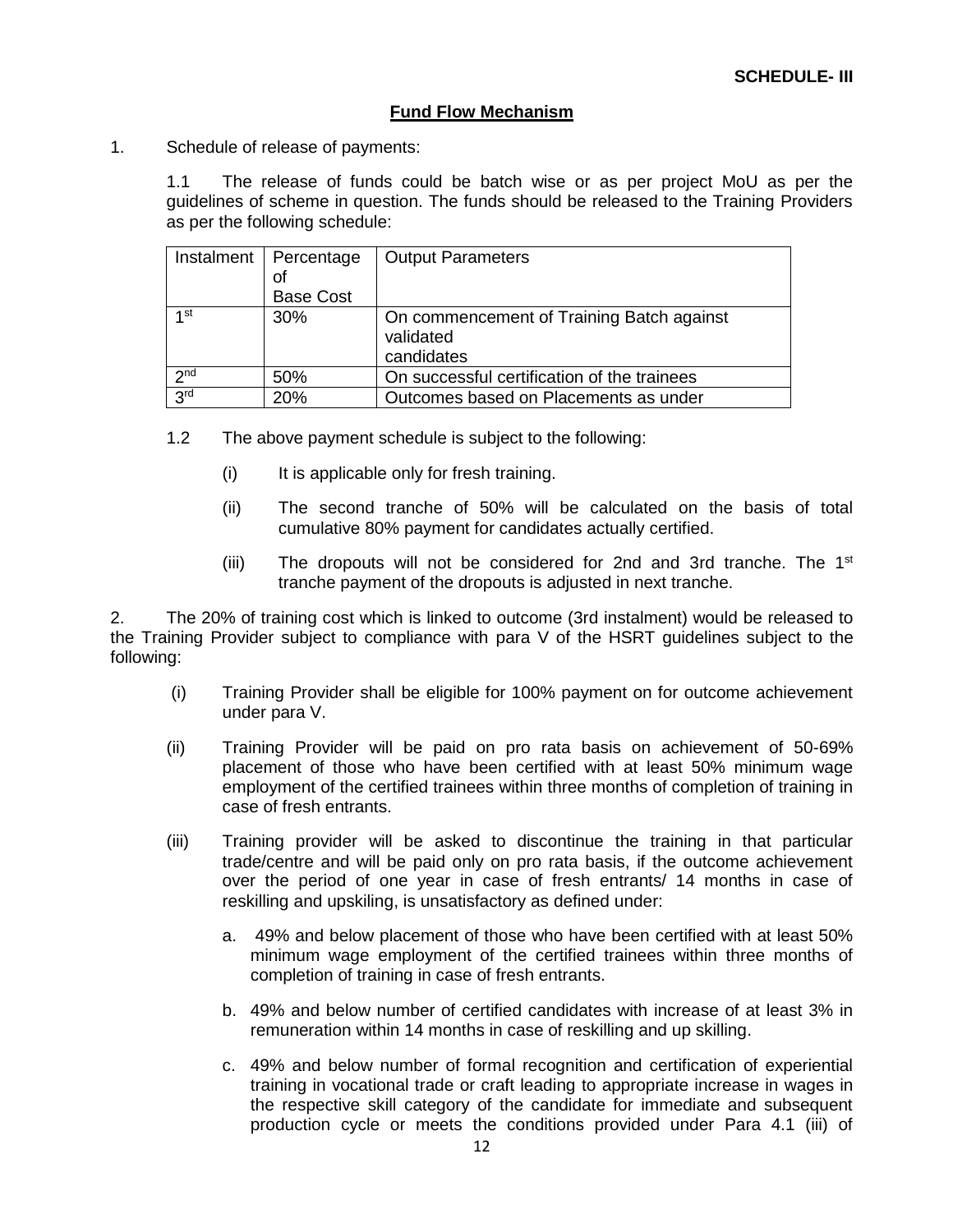Annexure - I in case of self-employment. In the case of such disengagements, the Ministry concerned would take a prompt decision, after careful consideration of all related factors with respect to performance, whether to disengage such Training provider from implementation of the Scheme/project. The de-empanelment by concerned Ministry would be done for the trade under advice to the Ministry/agency designated by the Ministry for informing all other concerned Ministries. The training provider would get an opportunity to re-apply for empanelment for the training after a gap of at least one year from the date of notification of de-empanelment by the concerned Ministry.

3. In order to encourage the Training Provider who exceed the prescribed outcomes, the following additional incentives should be provided:

- (i) For every candidate, where outcome achievement is above 70% to 85%, the Training Provider should be paid an additional amount of Rs.3000/- per candidate.
- (ii) For every candidate where outcome achievement is above 85%, the Training provider should be paid an additional amount of Rs.5000/- per candidate.

\*\*\*\*\*\*\*\*\*\*\*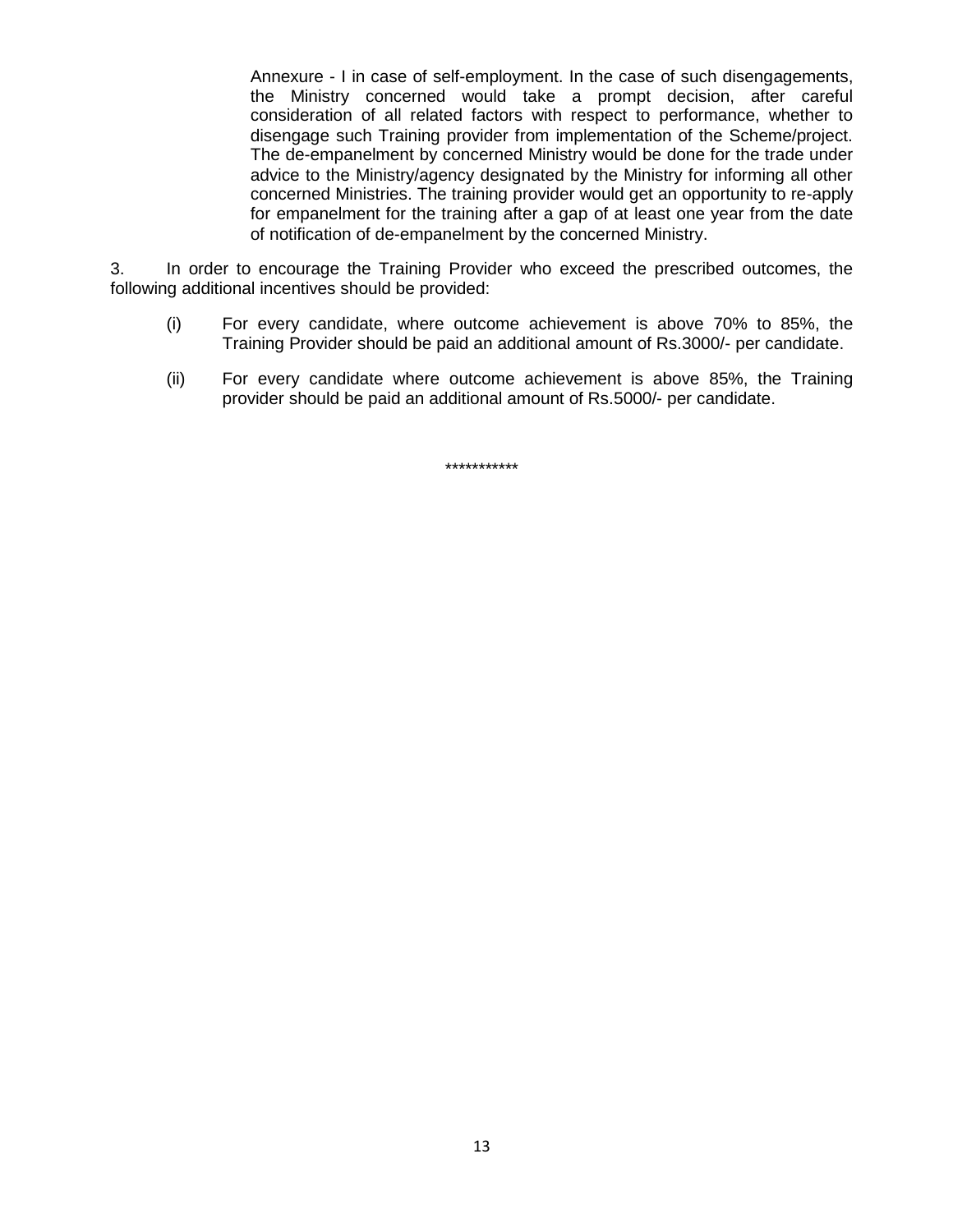**Specific Guidelines for the conduct of Short Term Hospitality courses for Multi Cuisine Cook, Food & Beverage Service Steward, Room Attendant, Front Office Associate, Laundry Machine Operator, Kitchen Steward, Home Delivery Boy, Traditional Snack & Savory Maker to be implemented by Govt. Institutes of Hotel Management/Food Craft Institutes**

**I) Name, Educational Qualification, duration and NSQF QP-NOS for the Course**

|                          | <b>Minimum</b>     | <b>Duration of</b>       | Minimum Pass %       | Job Role mapped     |
|--------------------------|--------------------|--------------------------|----------------------|---------------------|
| Name of                  | <b>Educational</b> | <b>Training (by</b>      | required for         | to Qualification    |
| <b>Course</b>            | Qualification      | <b>Training Provider</b> | <b>Certification</b> | Pack No.            |
|                          | required           | + On-the-Job             |                      |                     |
|                          |                    | <b>Training (OJT)</b>    |                      |                     |
| <b>Multi Cuisine</b>     | 8th Class          | 740 Hours                |                      |                     |
| <b>Cook</b>              | <b>Pass</b>        | (500 Hours + 240)        | 70%                  | <b>QP:THC/Q3006</b> |
|                          |                    | Hours OJT)               |                      |                     |
| <b>F&amp;B Service -</b> | 10th Class         | 540 Hours                |                      |                     |
|                          |                    | (300 Hours + 240)        | 60%                  | <b>QP:THC/Q0301</b> |
| <b>Steward</b>           | <b>Pass</b>        | Hours OJT)               |                      |                     |
|                          | <b>5th Class</b>   | 540 Hours                |                      |                     |
| Room                     |                    | (300 Hours + 240)        | 60%                  | <b>QP:THC/Q0202</b> |
| <b>Attendant</b>         | <b>Pass</b>        | Hours OJT)               |                      |                     |
| <b>Front office</b>      | 12th Class         | 580 Hours                |                      |                     |
| <b>Associate</b>         |                    | (340 Hours + 240)        | 60%                  | <b>QP:THC/Q0102</b> |
|                          | <b>Pass</b>        | Hours OJT)               |                      |                     |
| Laundry                  | 8th Class          | 480 Hours                |                      |                     |
| <b>Machine</b>           | <b>Pass</b>        | (240 Hours + 240)        | 60%                  | <b>QP:THC/Q0205</b> |
| <b>Operator</b>          |                    | Hours OJT)               |                      |                     |
| <b>Kitchen</b>           | 5th Class          | 440 Hours                |                      |                     |
| <b>Steward</b>           | <b>Pass</b>        | (200 Hours + 240)        | 50%                  | <b>QP:THC/Q0401</b> |
|                          |                    | Hours OJT)               |                      |                     |
| <b>Home Delivery</b>     | 8th Class          | 440 Hours                |                      |                     |
| Boy                      | <b>Pass</b>        | (200 Hours + 240)        | 50%                  | <b>QP:THC/Q2902</b> |
|                          |                    | Hours OJT)               |                      |                     |
| <b>Traditional</b>       | 8th Class          |                          |                      |                     |
| Snack &                  | <b>Pass</b>        | 240 Hours                | 60%                  | <b>QP:FIC/Q8501</b> |
| <b>Savory Maker</b>      |                    |                          |                      |                     |

The Qualification Pack- National Occupation Standards (QP-NOS) for the above courses may be downloaded from the URL [https://www.nq](https://www.n/)r.gov.in.

It is hereby clarified that no payment would be due to the Implementing Agencies (training providers) for the duration of on-the-job-training. As such, funds under common norms would be released to the Implementing Agencies (training providers) for the duration of the in-Institute training only.

- **II) Target :** The training programmes will be open to all persons above the age of 18 years possessing the minimum educational qualification prescribed.
- **III)** Conduct of the Programme : The Programme will be implemented through the Institutes of Hotel Management, Food Craft Institutes sponsored by the Ministry of Tourism and the India Tourism Development Corporation (ITDC).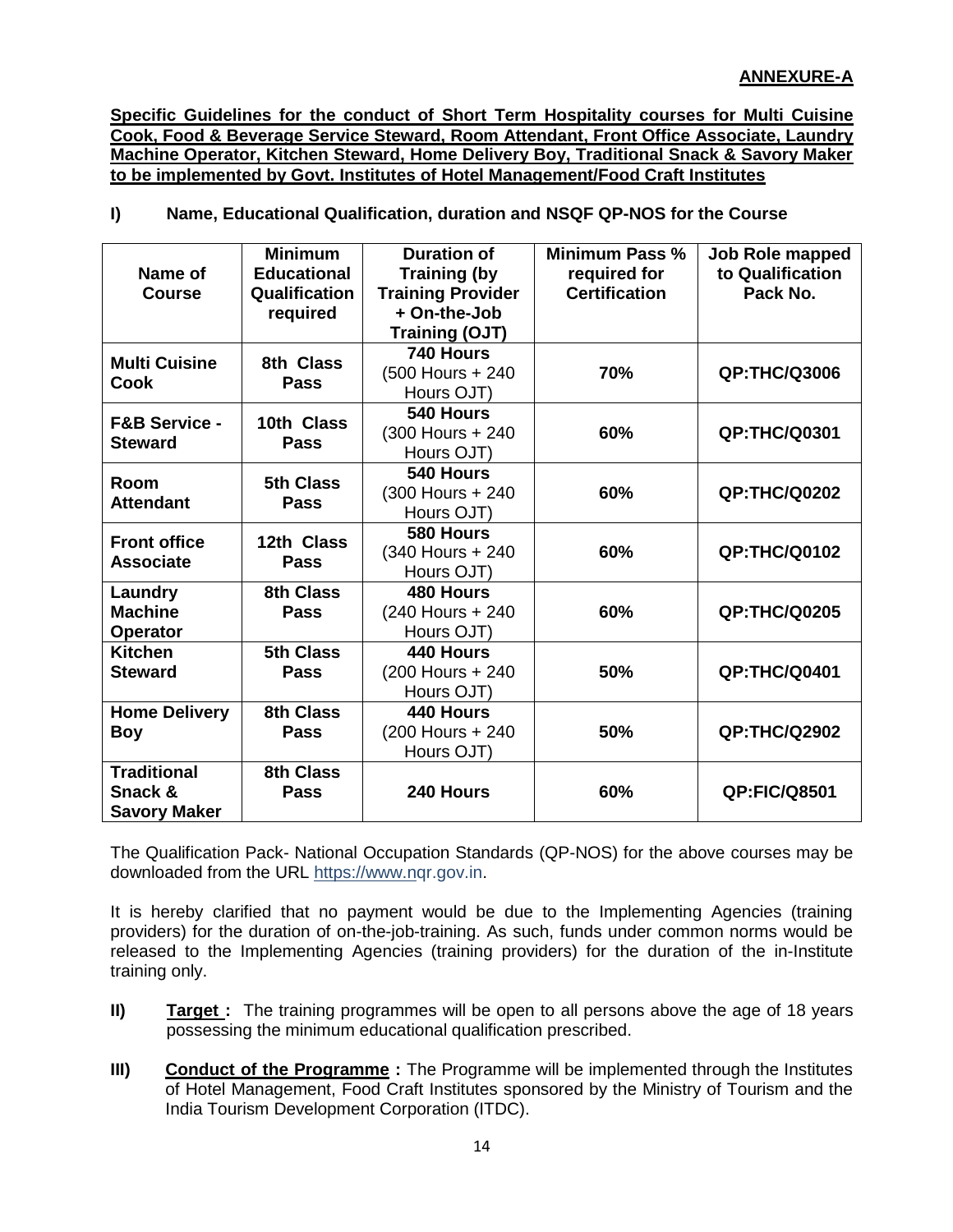- **IV) Intake and selection :** A class, to begin with, will have a minimum of 20 trainees and a maximum of 30. In case the number of eligible candidates exceeds the requirement of a batch and there is a requirement of additional batches, the Implementing Agency will concurrently or in phases run more batches depending on its institutional capacity. The Implementing Agency will maintain a register of applications which will also indicate the date of receipt of each. **The data relating to intake, selection, batch formation, attendance, assessment & certification and placements will have to be made available by the Implementing Agency on the THIMS (Tourism & Hospitality Institute Management System) portal.**
- **V) Minimum target :** Each Implementing Agency will conduct the Programme in such a way that the minimum Annual targets set by the Ministry of Tourism is not only achieved but also exceeded to the maximum extent possible.
- **VI) Course contents :** The training contents and modules for each course will have to conform to NSQF parameters mapped to the relevant Qualification Pack (QP-NOS).
- **VII) Publicity :** The Implementing Agencies will publicize the programme by inserting advertisement in the newspapers and also putting it on its respective websites. They will also publicize the programme amongst the Trade Associations, State Tourism Corporations and Vyapaar Mandals through interaction/workshops etc. Talks on TV/Radio channels may also be arranged.
- **VIII) Faculty :** In order to maintain the quality of regular courses as well as the "Hunar Se Rozgar Tak" initiative, the faculty arrangements for undertaking the courses would be as under :
	- a) The IHMs will have option of implementing these short duration courses either by using their regular faculty or by hiring additional faculty on contractual basis.
	- b) In case the Central IHMs decide to appoint additional contractual Teachers for the short duration courses their additional strength will be reckoned strictly on the basis of the SIU norms on faculty: student ratio (i.e. 1 teacher for every 25 students). Having ascertained the requirement, up to one additional faculty can be deployed after following the due process and taking approval of the Chairperson of the Board of Governors. If more than one additional faculty is required, then the Central IHMs will take prior approval of the Ministry of Tourism. Such Trainer would have to undergo the Training of Trainers programme.
	- c) If the IHMs implement the courses through the existing faculty, it will be ensured that the involvement of existing teaching and non-teaching faculty does not compromise the quality of the regular courses or the normal work.
	- d) The total honorarium/remuneration payable to the guest faculty/existing teaching and non-teaching staff or any work of arduous and intermittent nature, including classes conducted or assistance rendered for the conduct of "Hunar Se Rozgar" shall be as follows and shall form a part of the Base Cost:-
	- (i) Rs.1500/- for guest faculty- for a class of 60 minutes duration.
	- (ii) Rs.750/- for faculty/staff of Implementing Agency for a session (of one hour duration) subject to a ceiling of upto 30 days or 60 sessions in a year, whichever is lower.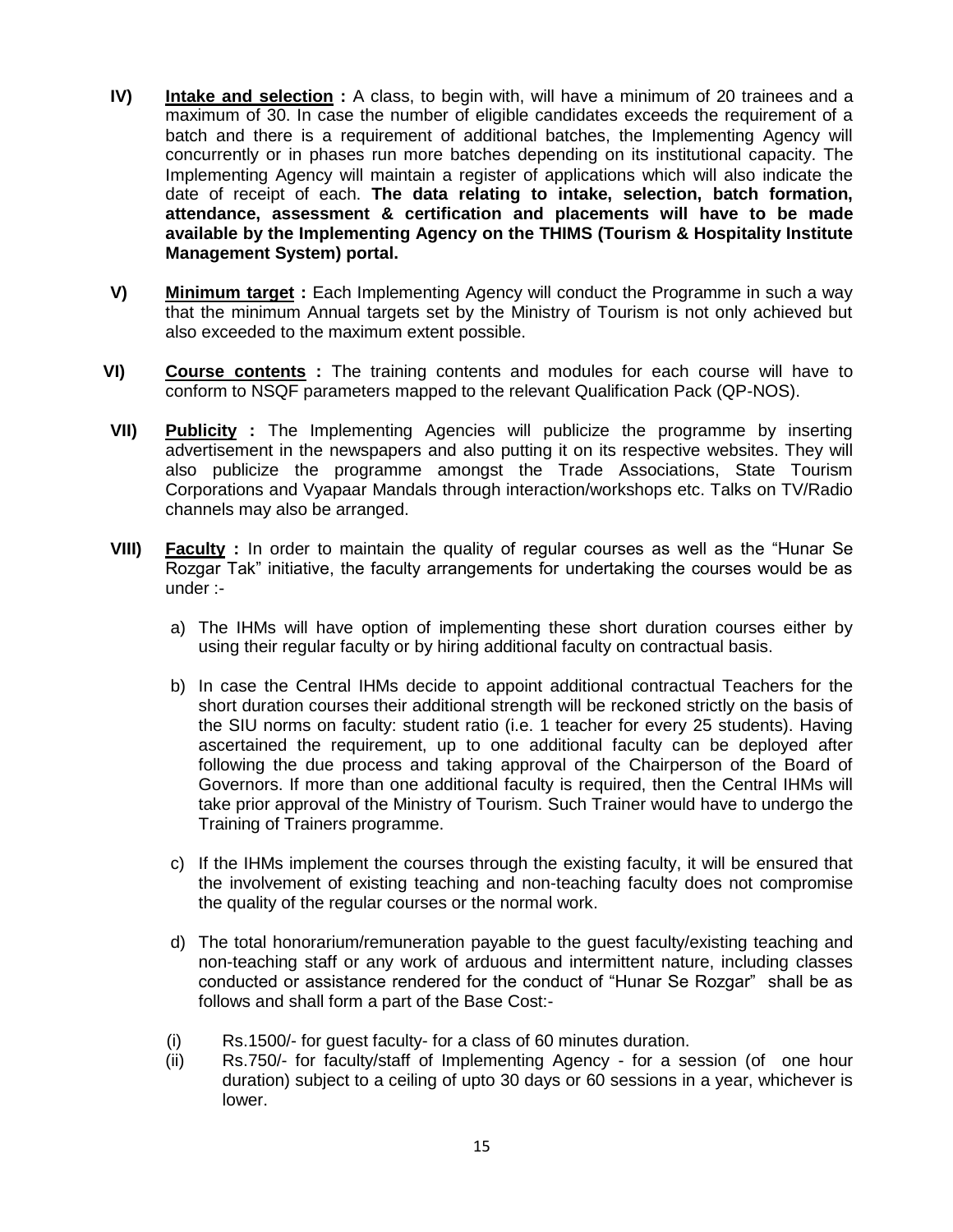- (iii) Rs.400/- for student-trainer who provide training for a two hour class.
- (iv) Expenses on meals for trainers/trainees Rs.100/- per person per day.
- **IX) Application fees** : There will be no application or course fees chargeable to the applicant/trainee.
- **X) Uniforms :** For **provision of uniforms** for trainees, **an amount of Rs.1900/- per trainee will be allowed** and this amount shall be over and above the Base Cost.
- **XII) Attendance, Assessment and Certification :** Attendance, assessment and certification shall be regulated in accordance with the provisions contained in para II (Attendance, Assessment and Certification) of the HSRT guidelines. **Once the trainee completes his/her prescribed hours of On-the-job training (OJT), the job card/attendence passbook is to be verified and duly signed by the competent authority where the OJT is taking place and this job card/attendence passbook will be submitted to the HSRT coordinator of the Implementing Agency by the trainee. Only then would the course be considered to be successfully completed by the trainee and the Certificate issued.**

\*\*\*\*\*\*\*\*\*\*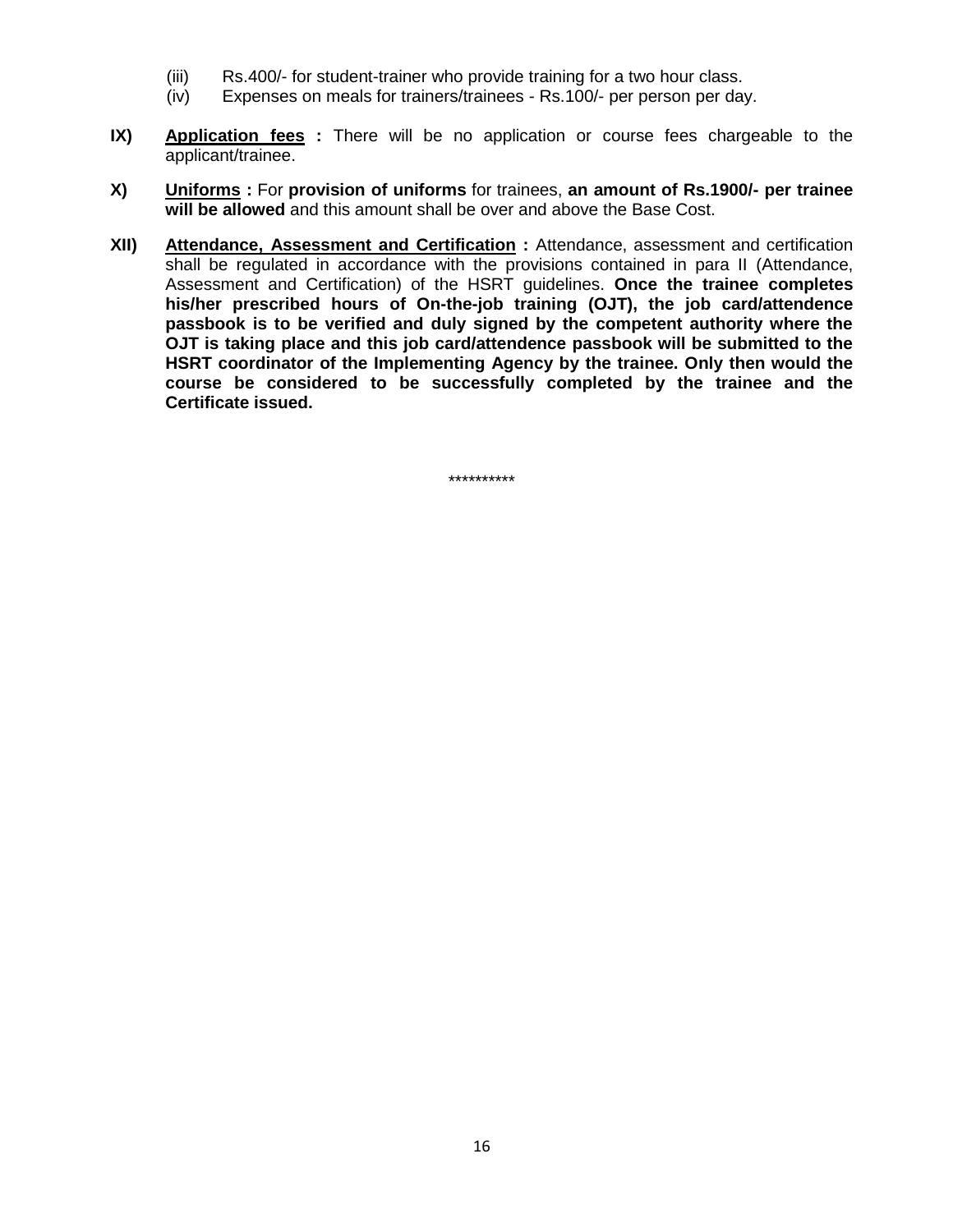**Specific Guidelines for the conduct of Short Term Hospitality courses for Multi Cuisine Cook, Food & Beverage Service Steward, Room Attendant and Front office Associate to be implemented by State/Union Territory Governments;**

| Name, Educational Qualification, duration and NSQF QP-NOS for the Course |  |  |  |  |  |
|--------------------------------------------------------------------------|--|--|--|--|--|
|--------------------------------------------------------------------------|--|--|--|--|--|

| Name of<br><b>Course</b>                   | <b>Minimum</b><br><b>Educational</b><br><b>Qualification</b><br>required | <b>Duration of</b><br><b>Training (by</b><br><b>Training Provider</b><br>+ On-the-Job<br><b>Training (OJT)</b> | <b>Minimum Pass %</b><br>required for<br><b>Certification</b> | Job Role mapped<br>to Qualification<br>Pack No. |
|--------------------------------------------|--------------------------------------------------------------------------|----------------------------------------------------------------------------------------------------------------|---------------------------------------------------------------|-------------------------------------------------|
| <b>Multi Cuisine</b><br>Cook               | 8th Class<br><b>Pass</b>                                                 | 740 Hours<br>(500 Hours + 240)<br>Hours OJT)                                                                   | 70%                                                           | <b>QP:THC/Q3006</b>                             |
| <b>F&amp;B Service -</b><br><b>Steward</b> | 10th Class<br><b>Pass</b>                                                | 540 Hours<br>(300 Hours + 240)<br>Hours OJT)                                                                   | 60%                                                           | <b>QP:THC/Q0301</b>                             |
| Room<br><b>Attendant</b>                   | <b>5th Class</b><br><b>Pass</b>                                          | 540 Hours<br>(300 Hours + 240)<br>Hours OJT)                                                                   | 60%                                                           | <b>QP:THC/Q0202</b>                             |
| <b>Front office</b><br><b>Associate</b>    | 12th Class<br><b>Pass</b>                                                | 580 Hours<br>(340 Hours + 240<br>Hours OJT)                                                                    | 60%                                                           | <b>QP:THC/Q0102</b>                             |

The Qualification Pack- National Occupation Standards (QP-NOS) for the above courses may be downloaded from the URL [https://www.nq](https://www.n/)r.gov.in.

It is hereby clarified that no payment would be due to the Implementing Agencies (training providers) for the duration of on-the-job-training. As such, funds under common norms would be released to the Implementing Agencies (training providers) for the duration of the in-Institute training only.

**II) Target**: The training programmes will be open to all persons above the age of 18 years possessing the minimum educational qualification prescribed.

# **III) Conduct Of The Programme**

The Institutes of Hotel Management and Food Craft Institutes running the AICTE approved courses or the Institutes that have the facility, both physical and academic to conduct hospitality courses. However, the State Governments/UT Administrations concerned will be responsible for steering and monitoring the efforts of the Institutes assigned the responsibility of conducting the Programme.

### **IV) Project Sanction**

The project sanction will be done by the State Level Committee to be constituted by the State Govt./UT Administration concerned.

### **V) Selection Of The Institutes**

The State Government/UT Admn. concerned will select the Institutes following at transparent system. The following should be the steering/selection committee for the purpose : -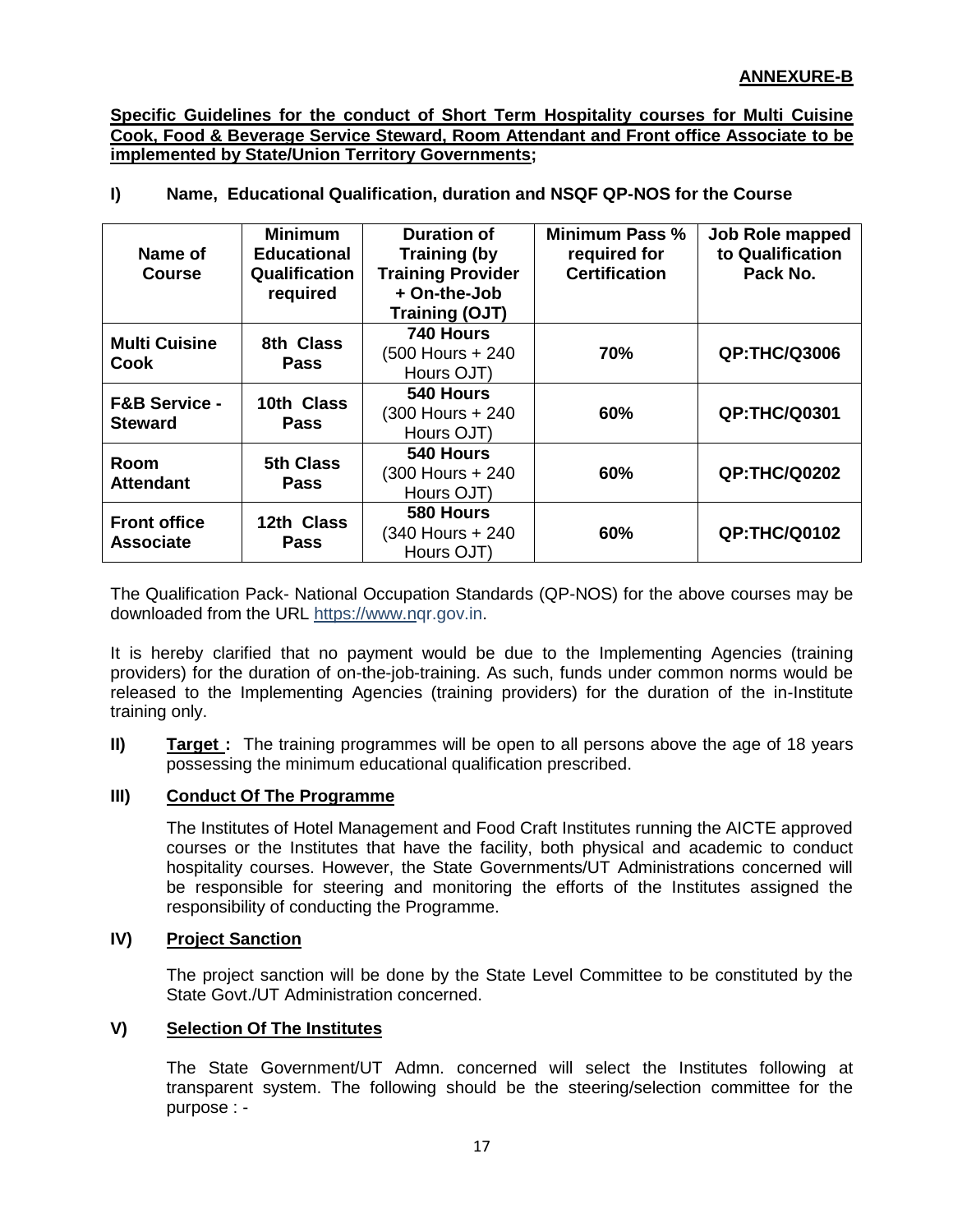a) The State Secretary of Tourism - Chairperson

b) A representative of the District Urban Development Agency.

c) The Principal of the nearest MoT sponsored IHM in the State.

d) The concerned Regional Director Indiatourism Office.

e) The Director, Technical Education in the State Govt. Plus need based co-opted members

f) The Director, Higher Education in the State Govt.

The Commissioner/Secretary (Tourism) in the State Govt./UT Administration would act as the Secretariat for the purpose. Secretary, State Tourism can co-opt any other person in this committee. The State Secretary of Tourism will have the discretion to co-opt an additional member in case considered necessary for an objective selection.

### **VI) Minimum Target**

Each implementing Institute will conduct the Programme at least two times in a year and each programme will consist of the five aforesaid courses. However, more batches will be taken up if the number of eligible applicants is higher.

### **VII) Course Content**

The training contents and modules for each course will have to conform to NSQF parameters mapped to the relevant Qualification Pack (QP-NOS).

- **VIII) Intake and selection :** A class, to start with, will have a minimum of 20 trainees and a maximum of 30. In case the number of eligible candidates exceeds the requirement of a batch and there is a requirement of additional batches, the Implementing Agency will concurrently or in phases run more batches depending on its institutional capacity. The Implementing Agency will maintain a register of applications which will also indicate the date of receipt of each. **The data relating to intake, selection, batch formation, attendance, assessment & certification and placements will have to be made available by the Implementing Agency on the THIMS (Tourism & Hospitality Institute Management System) portal.**
- **IX) Application Fees:** There will be no application form fee or course fees chargeable to the applicant eventual trainee.
- **X**) **Uniforms :**For **provision of uniforms** for trainees, **an amount of Rs.1900/- per trainee will be allowed** and this amount shall be over and above the Base Cost.
- **XI) Attendance, Assessment and Certification :** Attendance, assessment and certification shall be regulated in accordance with the provisions contained in para II (Attendance, Assessment And Certification) of the HSRT guidelines. **Once the trainee completes his/her prescribed hours of On-the-job training (OJT), the job card/attendence passbook is to be verified and duly signed by the competent authority where the OJT is taking place and this job card/attendence passbook will be submitted to the HSRT coordinator of the Implementing Agency by the trainee. Only then would the course be considered to be successfully completed by the trainee and the Certificate issued.**

\*\*\*\*\*\*\*\*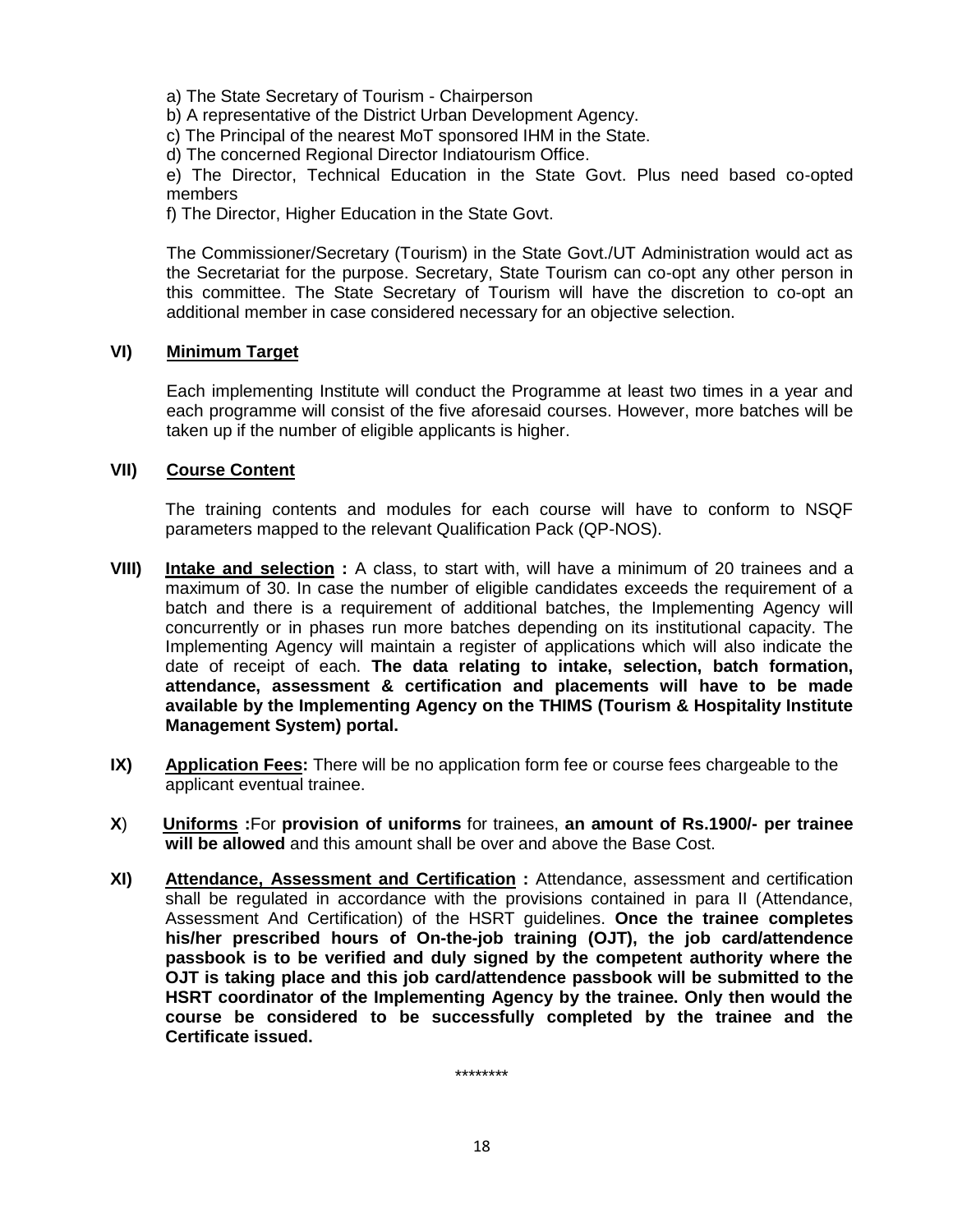**Specific Guidelines for the conduct of Short Term Hospitality courses for Multi Cuisine Cook, Food & Beverage Service Steward, Room Attendant and Front office Associate to be implemented by State/Union Territory Tourism Development Corp./Boards;**

# **i) Name, Educational Qualification, duration and NSQF QP-NOS for the Course**

| Name of<br><b>Course</b>                   | <b>Minimum</b><br><b>Educational</b><br><b>Qualification</b><br>required | <b>Duration of</b><br><b>Training (by</b><br><b>Training Provider</b><br>+ On-the-Job<br>Training (OJT) | <b>Minimum Pass %</b><br>required for<br><b>Certification</b> | Job Role mapped<br>to Qualification<br>Pack No. |
|--------------------------------------------|--------------------------------------------------------------------------|---------------------------------------------------------------------------------------------------------|---------------------------------------------------------------|-------------------------------------------------|
| <b>Multi Cuisine</b><br>Cook               | 8th Class<br><b>Pass</b>                                                 | 740 Hours<br>(500 Hours + 240<br>Hours OJT)                                                             | 70%                                                           | <b>QP:THC/Q3006</b>                             |
| <b>F&amp;B Service -</b><br><b>Steward</b> | 10th Class<br><b>Pass</b>                                                | 540 Hours<br>(300 Hours + 240)<br>Hours OJT)                                                            | 60%                                                           | <b>QP:THC/Q0301</b>                             |
| Room<br><b>Attendant</b>                   | <b>5th Class</b><br><b>Pass</b>                                          | 540 Hours<br>(300 Hours + 240)<br>Hours OJT)                                                            | 60%                                                           | <b>QP:THC/Q0202</b>                             |
| <b>Front office</b><br><b>Associate</b>    | 12th Class<br><b>Pass</b>                                                | 580 Hours<br>(340 Hours + 240<br>Hours OJT)                                                             | 60%                                                           | <b>QP:THC/Q0102</b>                             |

The Qualification Pack- National Occupation Standards (QP-NOS) for the above courses may be downloaded from the URL [https://www.nq](https://www.n/)r.gov.in.

It is hereby clarified that no payment would be due to the Implementing Agencies (training providers) for the duration of on-the-job-training. As such, funds under common norms would be released to the Implementing Agencies (training providers) for the duration of the in-Institute training only.

### **ii) Implementation**

The State Tourism Development Corporations will conduct the training programmes at their respective guest houses, tourists homes or such other establishments (referred to as establishments hereafter). The following will be the minimum training targets :

- a) An establishment with 20 or more rooms will work for a training class of 40 students. However, it will in no circumstances constitute a class of less than25 students, to begin with;
- b) An establishment with 10 -19 rooms will work for a training class of 20 students. However, it will in no circumstances constitute a class of less than15 students, to begin with;
- c) An establishment with less than 10 rooms will not be eligible to conduct the training courses.
- **iii) Target Group :** The training programmes will be open to all persons above the age of 18 years possessing the minimum educational qualification prescribed.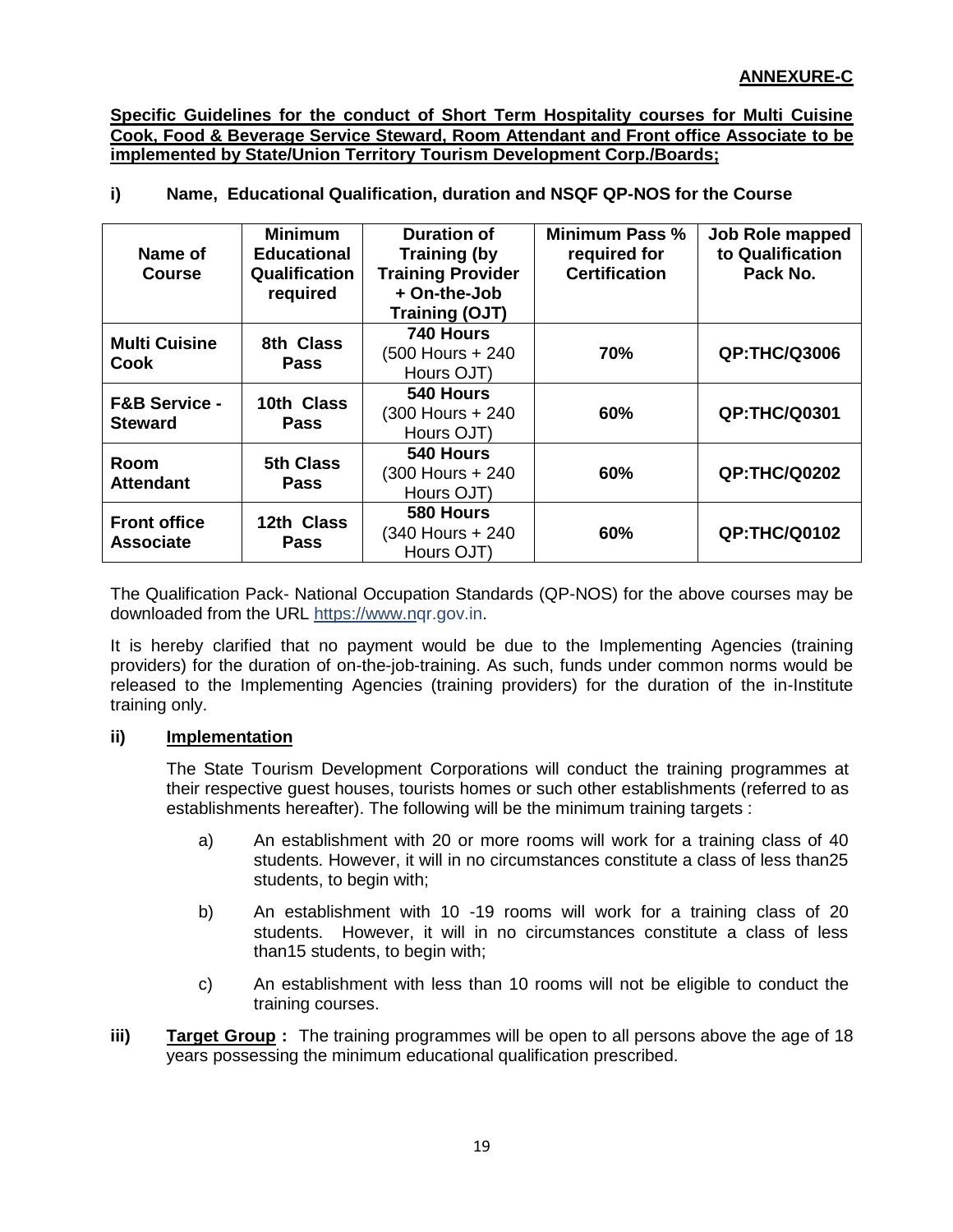#### **iv) Intake and selection**

a) The programmes will have an inclusive nature. Each STDC will invite applications through newspaper advertisement atleast once in a year. The advertisement will cover all the implementing establishments under it. Additional advertisements may be issued based on needs. In case the number of eligible candidates exceeds the requirement of a batch, and there is a requirement of additional batches, the implementing establishment / STDC will concurrently or in phases run more batches depending on its institutional capacity. In case of phasing, the scheduling of candidates between batches will be on first-cum-first -admitted basis. The Implementing Agency will maintain a register of applications which will also indicate the date of receipt of each. **The data relating to intake, selection, batch formation, attendance, assessment & certification and placements will have to be made available by the Implementing Agency on the THIMS (Tourism & Hospitality Institute Management System) portal.**

- **iv) Minimum target :** Each Implementing establishment will conduct a minimum of 6 courses during the year. The class strength will be as per the norms indicated in (ii) above..
- **v) Course contents :** The training contents and modules for each course will have to conform to NSQF parameters mapped to the relevant Qualification Pack (QP-NOS).
- **vi) Faculty :** Each STDC will use its regular faculty for the Programmes, if available. Alternatively, the STDC will engage contractual faculty at the rate indicated by the MoT from time to time. The norm in this regard will be : one teacher for every 25 students. The STDC will also ensure that contract faculty engaged is fully utilized. Such Trainers would have to undergo the Training of Trainers (TOT) programme.
- **vii) Application fees :** There will be no application or course fees chargeable to the applicant / eventual trainee.
- **viii) Record of trainees :** After conclusion of the training of a batch, the list of pass-outs shall be uploaded on the Institute's website. The list must indicate the name of each trainee, his/her age, qualification, residential address, telephone and mobile number and employment and salary status. The Institutes will also ensure that, at the concluding/valedictory session of each batch of the training programme, a group photograph (comprising the trainees and the Course Instructors) will be taken and kept in record and uploaded on the Institute's website as well.
- **ix) Mentor Institute**: The MoT will designate atleast one Institute of Hotel Management affiliated to the NCHMCT to serve as a Mentor Institute to a STDC and the implementing establishments under it.
- **x) Uniforms :** For **provision of uniforms** for trainees, **an amount of Rs.1900/- per trainee will be allowed** and this amount shall be over and above the Base Cost,
- **xi) Attendance, Assessment and Certification :** Attendance, assessment and certification shall be regulated in accordance with the provisions contained in para II (Attendance, Assessment and Certification) of the HSRT guidelines. **Once the trainee completes his/her prescribed hours of On-the-job training (OJT), the job card/attendence passbook is to be verified and duly signed by the competent authority where the OJT is taking place and this job card/attendence passbook will be submitted to the HSRT coordinator of the Implementing Agency by the trainee. Only then would the course be considered to be successfully completed by the trainee and the Certificate issued.** \*\*\*\*\*\*\*\*

20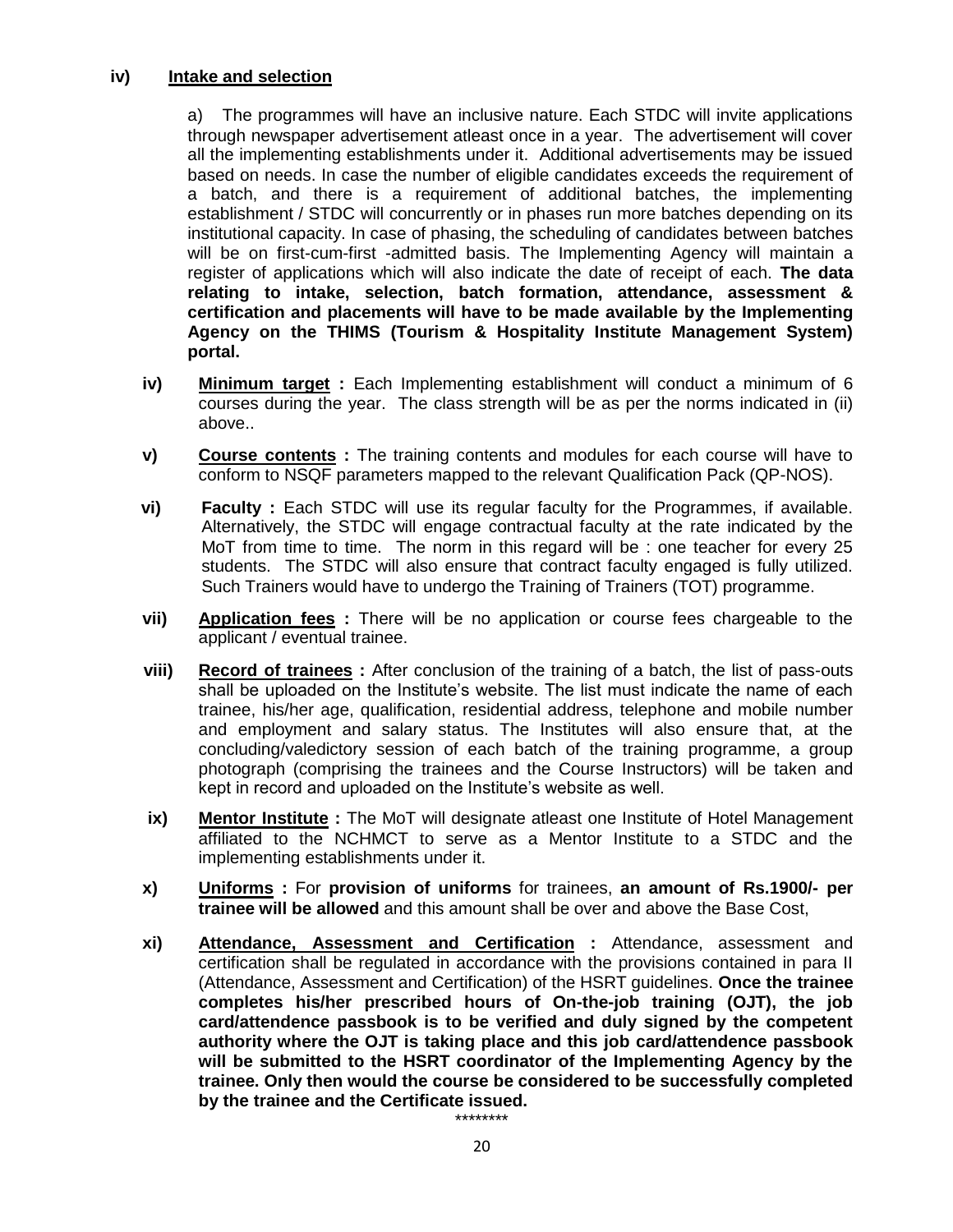# **ANNEXURE-D**

**Specific Guidelines for the conduct of Short Term Hospitality courses for Multi Cuisine Cook, Food & Beverage Service Steward, Room Attendant and Front office Associate to be implemented by industrial units, associations of industries and professional/skill developing agencies with proven credentials;**

| $\mathbf{I}$ |  | Name, Educational Qualification, duration and NSQF QP-NOS for the Course |  |  |
|--------------|--|--------------------------------------------------------------------------|--|--|
|--------------|--|--------------------------------------------------------------------------|--|--|

| Name of<br><b>Course</b>                   | <b>Minimum</b><br><b>Educational</b><br><b>Qualification</b><br>required | Duration of<br><b>Training (by</b><br><b>Training Provider</b><br>+ On-the-Job<br><b>Training (OJT)</b> | <b>Minimum Pass %</b><br>required for<br><b>Certification</b> | Job Role mapped<br>to Qualification<br>Pack No. |
|--------------------------------------------|--------------------------------------------------------------------------|---------------------------------------------------------------------------------------------------------|---------------------------------------------------------------|-------------------------------------------------|
| <b>Multi Cuisine</b><br>Cook               | 8th Class<br><b>Pass</b>                                                 | 740 Hours<br>(500 Hours + 240<br>Hours OJT)                                                             | 70%                                                           | <b>QP:THC/Q3006</b>                             |
| <b>F&amp;B Service -</b><br><b>Steward</b> | 10th Class<br><b>Pass</b>                                                | 540 Hours<br>(300 Hours + 240<br>Hours OJT)                                                             | 60%                                                           | <b>QP:THC/Q0301</b>                             |
| Room<br><b>Attendant</b>                   | <b>5th Class</b><br><b>Pass</b>                                          | 540 Hours<br>(300 Hours + 240<br>Hours OJT)                                                             | 60%                                                           | <b>QP:THC/Q0202</b>                             |
| <b>Front office</b><br><b>Associate</b>    | 12th Class<br><b>Pass</b>                                                | 580 Hours<br>(340 Hours + 240<br>Hours OJT)                                                             | 60%                                                           | <b>QP:THC/Q0102</b>                             |

The Qualification Pack- National Occupation Standards (QP-NOS) for the above courses may be downloaded from the URL [https://www.nq](https://www.n/)r.gov.in.

It is hereby clarified that no payment would be due to the Implementing Agencies (training providers) for the duration of on-the-job-training. As such, funds under common norms would be released to the Implementing Agencies (training providers) for the duration of the in-Institute training only.

**II) Target Group :** The training programmes will be open to all persons above the age of 18 years possessing the minimum educational qualification prescribed.

### **III) Conduct of the Programme**

The Programme will be implemented by the industrial units associations of industries and professional / skill developing agencies with proven credentials. Each organisation will be considered by the MoT in terms of an application in the prescribed form subject to the following amongst others:

- a) It possesses the required training facilities as certified by a team (deputed by MoT) on the basis of an inspection prior to the project sanction;
- b) It will ensure at least 70% placement of the pass-outs (including 20% self-) as per the Common Norms;
- c) It may conduct the training courses at centres with facilities, not necessarily its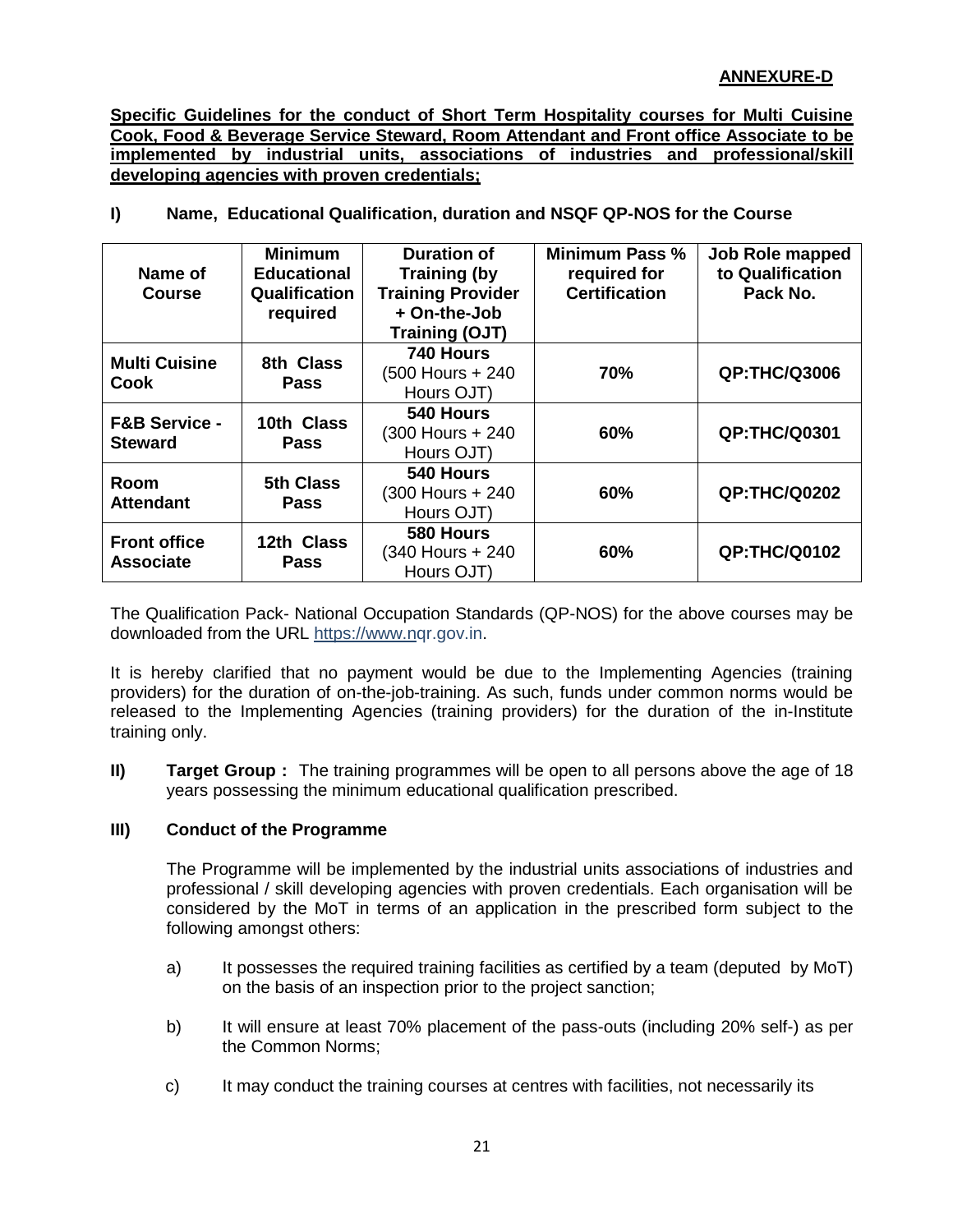own, but without entering into an institutional arrangement entailing delegation of financial and administrative responsibilities. However, each training centre will be inspected by a team (deputed by MoT) to assess and certify the adequacy of training facilities prior to the project sanction;

- d) It will be paid assistance as per the programme norms and no additional payment will be made for engaging the training centres and the required facilities; and
- e) It is not in receipt of funds for HSRT implementation from an intermediate authority, for instance the State governments.

#### **IV) Programme Authorities**

The Ministry of Tourism will be competent authority for : (a)The selection of the implementing organisations; (b) Matters of policy, strategy & size of the programme and the matters connected therewith; (c) The processing of project and financial sanctions including issuing clarifications on connected aspects; and (d) The programme monitoring and inspections.

#### **V) Intake and Selection**

A class will start with a minimum of 20 trainees and a maximum of 30. However, the programme will have an inclusive nature. In case the number of eligible candidates exceeds the requirement of a batch, and there is a requirement of additional batches, the Implementing organisation will concurrently or in phases run more batches depending on its institutional capacity with the prior approval of MoT. The Implementing organisation will maintain a register of applications which will also indicate the date of receipt of each. **The data relating to intake, selection, batch formation, attendance, assessment & certification and placements will have to be made available by the Implementing Agency on the THIMS (Tourism & Hospitality Institute Management System) portal.**

#### **VI) Training Target**

Each Implementing organisation will pursue such targets as may be fixed by the Ministry of Tourism (MoT) annually. The MoT will, however, have the discretion to revise the targets mid-stream reckoning the organisation's performance.

- **VII) Application fees :** There will be no application or course fees chargeable to the applicant / eventual trainee.
- **VIII) Publicity :** The Implementing organisation will publicize the programme by inserting advertisement - not more than two in a year - in the newspapers and also putting it on its website. The Implementing organisation will also publicize the programme through the Trade Associations, State Tourism Corporations and Vyapaar Mandals through interaction/workshops etc. Talks on TV / Radio channels may also be arranged.
- **IX)** Uploading of video Clipping : Each Implementing organisation will upload, on the 10th day and concluding day of the training course, a video clipping/ a clear photograph showing the class with trainees in uniform and with their respective tool kits on the e-mail address of the Programme Monitoring Unit (Skill Development) [\(pmuhsrt@gmail.com\)](mailto:pmuhsrt@gmail.com).After conclusion of training of every batch, each Implementing organisation will ensure that the list of the pass-outs along with their full contact details like address, telephone number, Mobile numbers (excluding female trainees) etc. and their employment and salary status is posted on their website.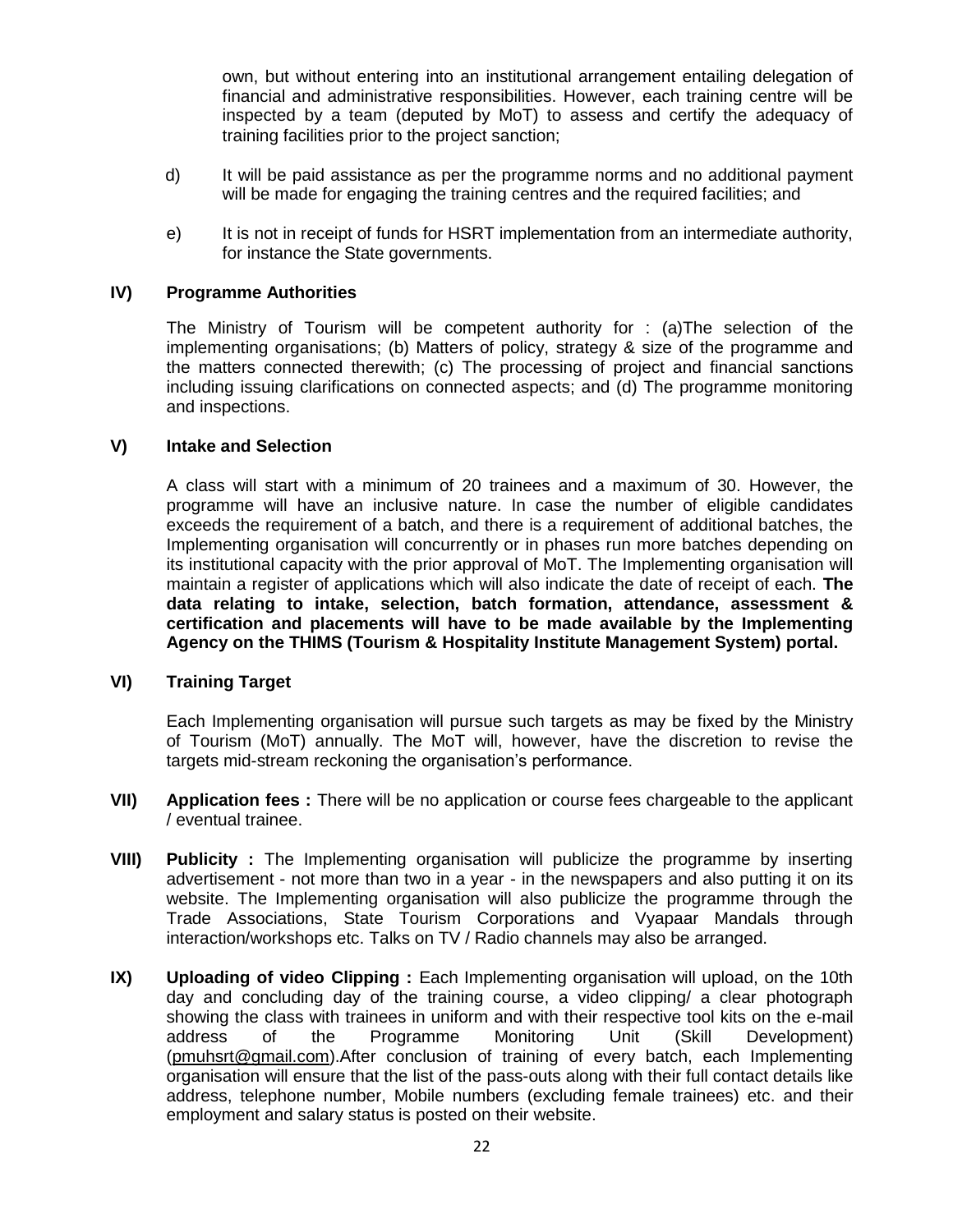- **X) Inspection & Monitoring :** MoT may, at its discretion, have the programme inspected by its own team or by a third party. Based on the inspection reports, MoT may issue, if necessary, directions as to corrections in programme implementation, and may cancel, if the facts of the inspection so warrant, the project itself with consequential liability on the implementing organisation.
- **XI**) **Uniforms :** For **provision of uniforms** for trainees, **an amount of Rs.1900/- per trainee will be allowed** and this amount shall be over and above the Base Cost.
- **XII) Attendance, Assessment and Certification :** Attendance, assessment and certification shall be regulated in accordance with the provisions contained in para II (Attendance, Assessment and Certification) of the HSRT guidelines. **Once the trainee completes his/her prescribed hours of On-the-job training (OJT), the job card/attendence passbook is to be verified and duly signed by the competent authority where the OJT is taking place and this job card/attendence passbook will be submitted to the HSRT coordinator of the Implementing Agency by the trainee. Only then would the course be considered to be successfully completed by the trainee and the Certificate issued.**

\*\*\*\*\*\*\*\*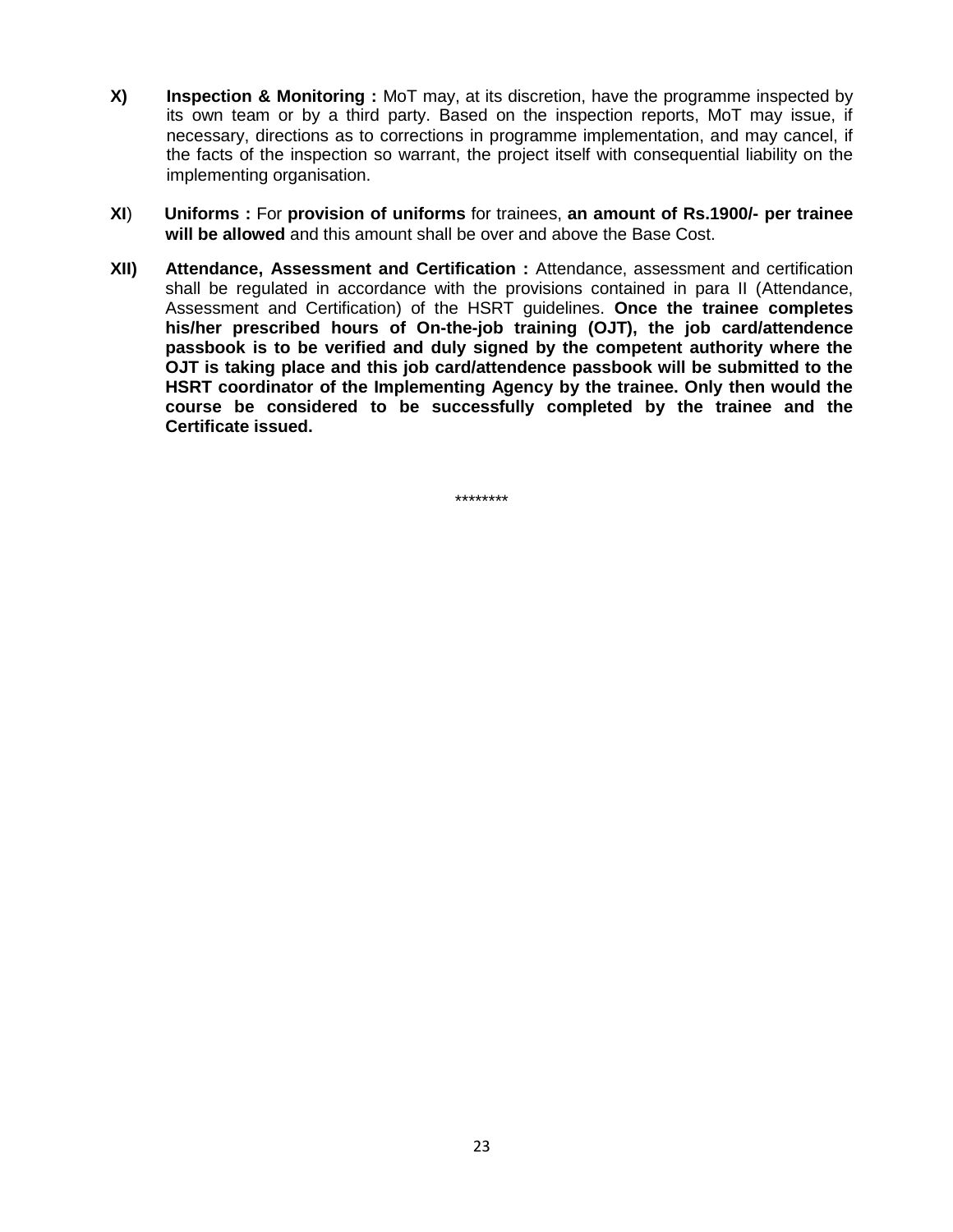#### **Specific Guidelines for the conduct of Short Term Hospitality courses for Multi Cuisine Cook, Food & Beverage Service Steward, Room Attendant and Front office Associate to be implemented by Classified Hotels;**

In order to give boost to the HSRT initiative, the Ministry of Tourism (MoT) has established partnership with Hotel Association of India and Federation of Hotel Restaurants Association of India for training in classified hotels. The main goal of this strategy is to synergize the efforts of MoT and the Hotel Industry to skill persons in trades specific to hospitality trades through the following Guidelines.

| Name of<br><b>Course</b>                   | <b>Minimum</b><br><b>Educational</b><br><b>Qualification</b><br>required | <b>Duration of</b><br><b>Training (by</b><br><b>Training Provider</b><br>+ On-the-Job<br><b>Training (OJT)</b> | <b>Minimum Pass %</b><br>required for<br><b>Certification</b> | Job Role mapped<br>to Qualification<br>Pack No. |
|--------------------------------------------|--------------------------------------------------------------------------|----------------------------------------------------------------------------------------------------------------|---------------------------------------------------------------|-------------------------------------------------|
| <b>Multi Cuisine</b><br>Cook               | 8th Class<br><b>Pass</b>                                                 | 740 Hours<br>(500 Hours + 240<br>Hours OJT)                                                                    | 70%                                                           | <b>QP:THC/Q3006</b>                             |
| <b>F&amp;B Service -</b><br><b>Steward</b> | 10th Class<br><b>Pass</b>                                                | 540 Hours<br>(300 Hours + 240)<br>Hours OJT)                                                                   | 60%                                                           | <b>QP:THC/Q0301</b>                             |
| Room<br><b>Attendant</b>                   | <b>5th Class</b><br><b>Pass</b>                                          | 540 Hours<br>(300 Hours + 240)<br>Hours OJT)                                                                   | 60%                                                           | <b>QP:THC/Q0202</b>                             |
| <b>Front office</b><br><b>Associate</b>    | 12th Class<br><b>Pass</b>                                                | 580 Hours<br>(340 Hours + 240<br>Hours OJT)                                                                    | 60%                                                           | <b>QP:THC/Q0102</b>                             |

#### **I) Name, Educational Qualification, duration and NSQF QP-NOS for the Course**

The Qualification Pack- National Occupation Standards (QP-NOS) for the above courses may be downloaded from the URL [https://www.nq](https://www.n/)r.gov.in.

It is hereby clarified that no payment would be due to the Implementing Agencies (training providers) for the duration of on-the-job-training. As such, funds under common norms would be released to the Implementing Agencies (training providers) for the duration of the in-Institute training only.

**The data relating to intake, selection, batch formation, attendance, assessment & certification and placements will have to be made available by the Implementing Agency on the THIMS (Tourism & Hospitality Institute Management System) portal.**

- **II) Target Group :** The training programmes will be open to all persons above the age of 18 years possessing the minimum educational qualification prescribed.
- **III**) Advertisement for the courses are to be released by the nearest Institute of Hotel Management for the five trades in English/ Hindi and vernacular language.
- **IV)** The candidates will be called for an 'orientation programme' followed by interview at a hotel to be identified by the local hotel, restaurant association. The prospective trainees will be educated about the objectives of the HSRT programme and its prospects, thereafter.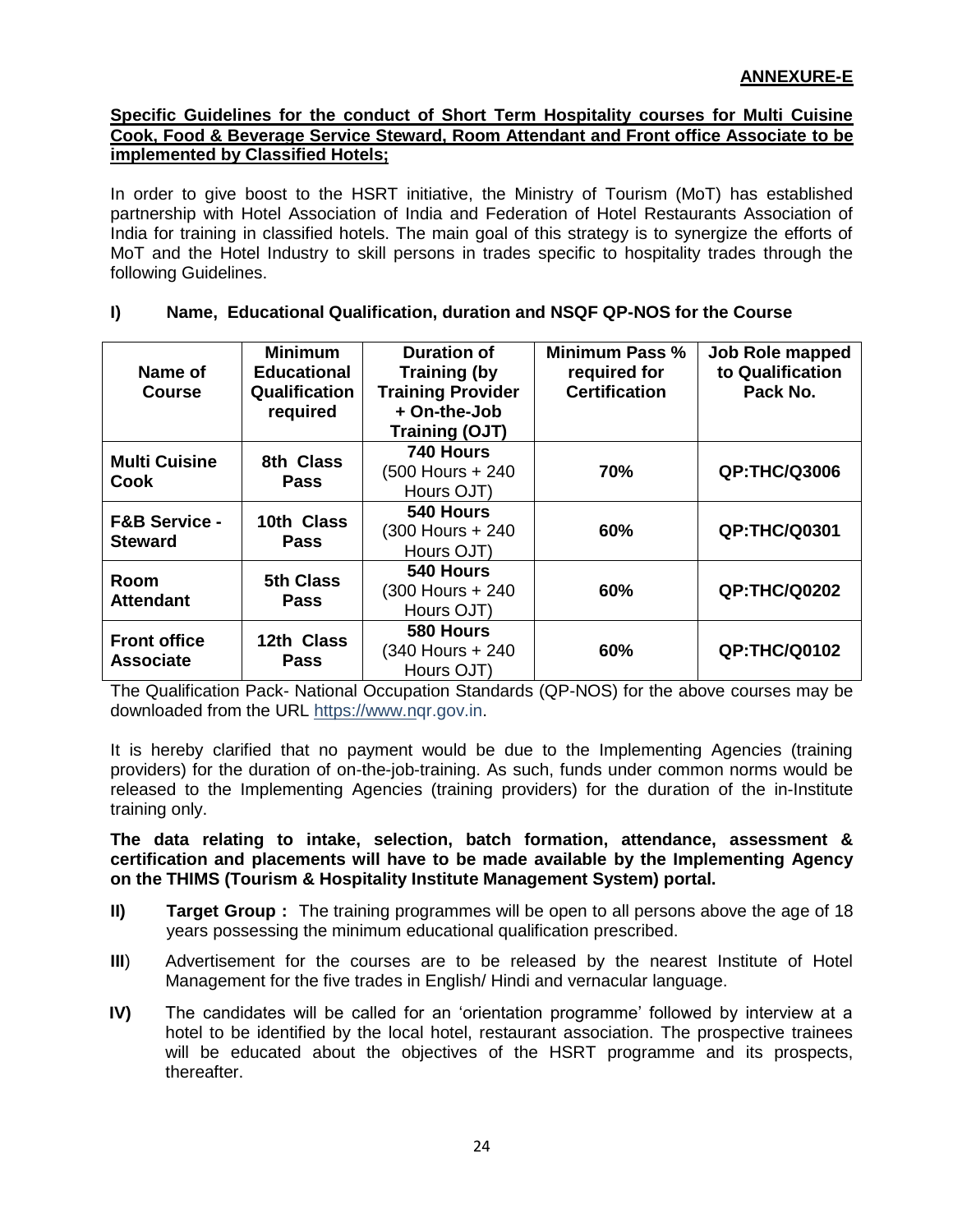- **V)** Candidates will be Interviewed and screened for suitability. The screening committee will have representative of local Hotel Association, Principal/staff of local IHM. No TA/DA would be paid to candidates for attending the interview. The list of suitable candidates will be made available to the Hotel Association for deployment at their member hotels.
- **VI)** Hotels can conduct training for sponsored candidates from NGOs, Voluntary Organizations and Local Municipality etc. Names of such candidates must be registered with the local IHM prior to commencement of programme.
- **VII)** Candidates selected will join only after undergoing basic medical test and police verification.
- **VIII)** Hotels should take in 50% more candidates than the number of seats to accommodate for drop-outs during the training period.
- **IX)** A minimum of ten persons will constitute a training class to begin with. Since a hotel with rooms between 20 to 50 will not be expected to have facilities / infrastructure necessary for the conduct of trainings, an arrangement can be worked out between 2 to 5 hotels to conduct this obligatory training (only the theory part) in one cluster and the practical part is carried out in the respective hotels.
- **X)** For **provision of uniforms** for trainees, **an amount of Rs.1900/- per trainee will be allowed** and this amount shall be over and above the Base Cost. Uniforms for the different trades will be supplied by The Handicrafts & Handlooms Exports Corporation of India Ltd. (HHEC). These will be ordered as per requirement by the local IHM to be collected by hotels of the region, based on their demand. Hotels must issue only one set of uniform during the first week of training of candidates and only after ensuring their continuity, issue the second uniform to prevent misuse. (Cost of uniform will be reimbursed to IHM by the Ministry of Tourism). Hotels, if required, can issue their own uniform during the training period.
- **XI)** Tool-kits to be provided by the local IHM and issued to the hotels based on their requirement. Cost of tool kit will be reimbursed to IHM by Ministry of Tourism as part of the Base Cost.
- **XII)** The Incentive/Stipend for 80% attendance to the certified pass-outs will be paid by the local IHM at the end of the training (the Ministry of Tourism will reimburse the amount). Attendance will be monitored by the hotel and verified by the local IHM before release of Incentive/Stipend.
- **XIII)** Attendance, assessment and certification shall be regulated in accordance with the provisions contained in para II (Attendance, Assessment and Certification) of the HSRT guidelines.
- **XIV)** Data base will be maintained by IHM for all successful candidates with their photograph, address and contact details. This data will be utilized for uploading on MoT/NCHMCT website.
- **XV)** Employment (both Wage and Self) of successful trainees is mandatory for the Hotels conducting the HSRT programme as per the Common Norms.
- **XVI)** Where hotels, of different star categories, do not have training facilities, the Hotel Association may conduct combined training at different units.
- **XVII) In addition to the costs on Uniform, Assessment & Certification and stipend/incentive, the mentor Institute of Hotel Management will be paid only 20% of the current Base Cost towards the two components of (i) Mobilization of candidates and (ii)Teaching Aids (including Course material & Tool Kit).**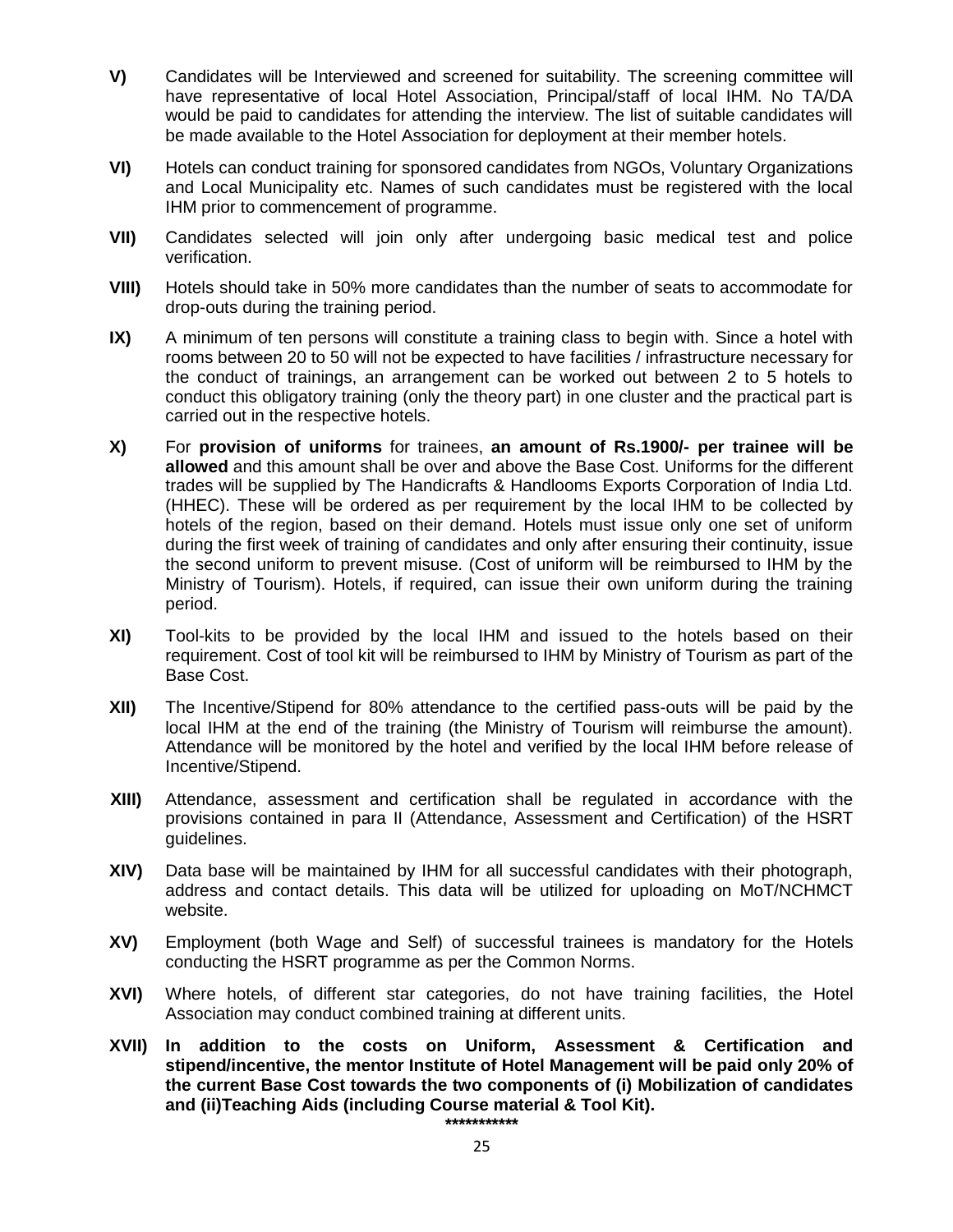**Specific Guidelines for the conduct of Short Term Hospitality courses for Multi Cuisine Cook, Food & Beverage Service Steward, Room Attendant and Front office Associate to be implemented by hospitality Institutes approved by the AICTE/National Skill Development Agency/State & Union Territory Govts.**

**I) Name, Educational Qualification, duration and NSQF QP-NOS for the Course**

| Name of<br><b>Course</b>                   | <b>Minimum</b><br><b>Educational</b><br><b>Qualification</b><br>required | <b>Duration of</b><br><b>Training (by</b><br><b>Training Provider</b><br>+ On-the-Job<br><b>Training (OJT)</b> | Minimum Pass %<br>required for<br><b>Certification</b> | Job Role mapped<br>to Qualification<br>Pack No. |
|--------------------------------------------|--------------------------------------------------------------------------|----------------------------------------------------------------------------------------------------------------|--------------------------------------------------------|-------------------------------------------------|
| <b>Multi Cuisine</b><br>Cook               | 8th Class<br><b>Pass</b>                                                 | 740 Hours<br>(500 Hours + 240<br>Hours OJT)                                                                    | 70%                                                    | <b>QP:THC/Q3006</b>                             |
| <b>F&amp;B Service -</b><br><b>Steward</b> | 10th Class<br><b>Pass</b>                                                | 540 Hours<br>(300 Hours + 240<br>Hours OJT)                                                                    | 60%                                                    | <b>QP:THC/Q0301</b>                             |
| Room<br><b>Attendant</b>                   | 5th Class<br><b>Pass</b>                                                 | 540 Hours<br>(300 Hours + 240<br>Hours OJT)                                                                    | 60%                                                    | <b>QP:THC/Q0202</b>                             |
| <b>Front office</b><br><b>Associate</b>    | 12th Class<br><b>Pass</b>                                                | 580 Hours<br>(340 Hours + 240<br>Hours OJT)                                                                    | 60%                                                    | <b>QP:THC/Q0102</b>                             |

The Qualification Pack- National Occupation Standards (QP-NOS) for the above courses may be downloaded from the URL [https://www.nq](https://www.n/)r.gov.in.

It is hereby clarified that no payment would be due to the Implementing Agencies (training providers) for the duration of on-the-job-training. As such, funds under common norms would be released to the Implementing Agencies (training providers) for the duration of the in-Institute training only.

- **II) Target Group :** The training programmes will be open to all persons above the age of 18 years possessing the minimum educational qualification prescribed.
- **III)** Conduct of the Programme : The Programme will be implemented through the hospitality institutes that have the approval as such of the AICTE/National Skill Development Authority/State Governments/Union Territory Administrations. Each organisation will be considered by the Ministry of Tourism (MoT) in terms of an application in the prescribed form subject to the following amongst others:

a) It possesses the required training facilities as certified by a team (deputed by MoT) on the basis of an inspection prior to the project sanction;

b) It is not in receipt of funds from MoT through the State Government for HSRT implementation.

### **IV) Programme Authorities**

The Ministry of Tourism will be competent authority for (a)The selection of the implementing organisations;(b) The matters of policy, strategy and size of the programme and the matters connected therewith; (c) The processing of project and financial sanctions including issuing clarifications on connected aspects; and (d) The programme monitoring and inspections.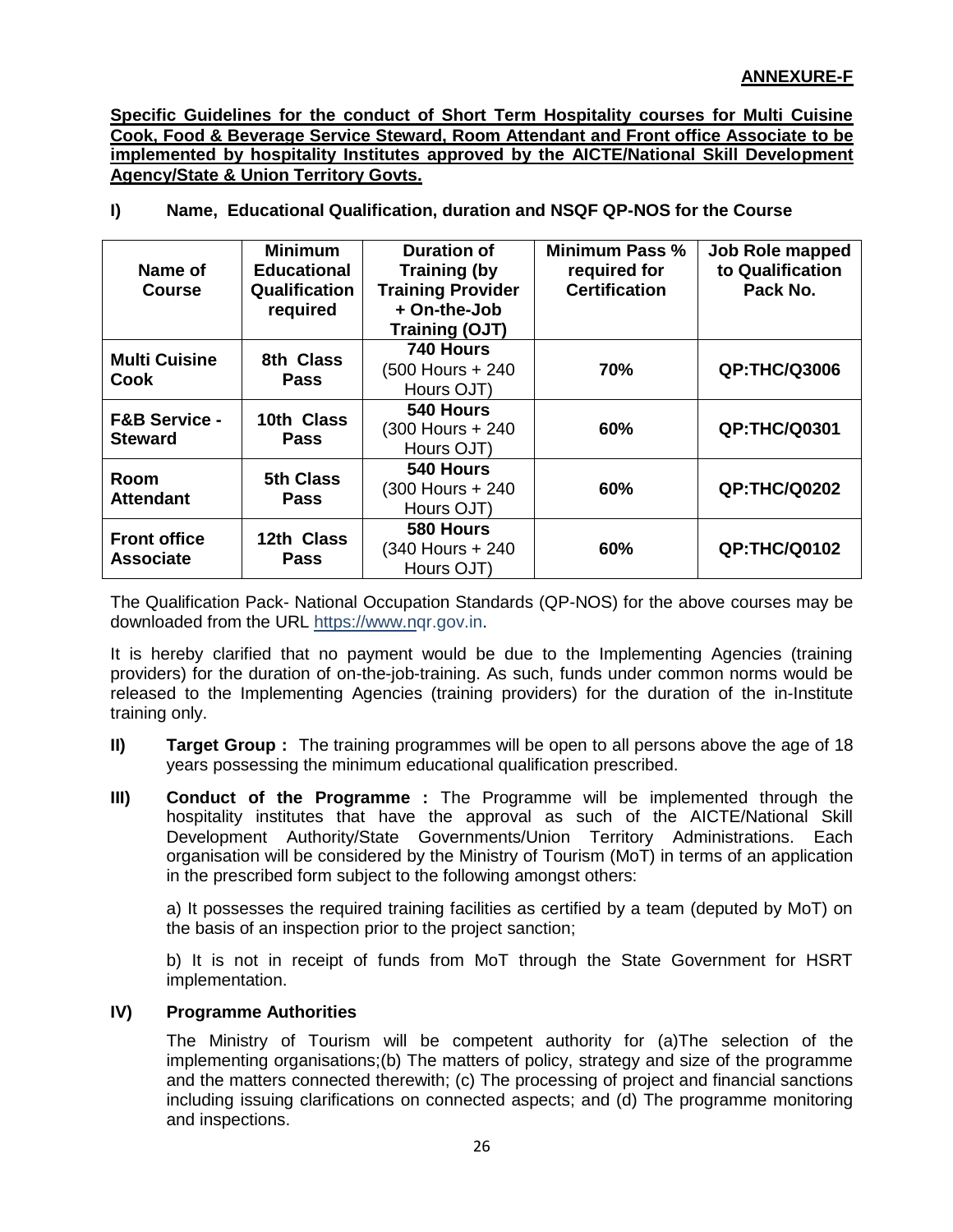#### **V) Intake and Selection**

A class will start with a minimum of 20 trainees and a maximum of 30. However, the programme will have an inclusive nature. In case the number of eligible candidates exceeds the requirement of a batch, and there is a requirement of additional batches, the Implementing organisation will concurrently or in phases run more batches depending on its institutional capacity with the prior approval of MoT. The Implementing organisation will maintain a register of applications which will also indicate the date of receipt of each. **The data relating to intake, selection, batch formation, attendance, assessment & certification and placements will have to be made available by the Implementing Agency on the THIMS (Tourism & Hospitality Institute Management System) portal.**

- **VI) Training Target :** Each Implementing organisation will pursue such targets as may be fixed by the Ministry of Tourism (MoT) annually. The MoT will, however, have the discretion to revise the targets mid-stream reckoning the organisation's performance.
- **VII) Application fees :** There will be no application or course fees chargeable to the applicant / eventual trainee.
- **VIII) Publicity :** The Implementing organisation will publicize the programme by inserting advertisement - not more than two in a year - in the newspapers and also putting it on its website. The Implementing organisation will also publicize the programme through the Trade Associations, State Tourism Corporations and Vyapaar Mandals through interaction/workshops etc. Talks on TV / Radio channels may also be arranged.
- **IX)** Uploading of video Clipping : Each Implementing organisation will upload, on the 10th day and concluding day of the training course, a video clipping/ a clear photograph showing the class with trainees in uniform and with their respective tool kits on the e-mail address of the Programme Monitoring Unit (Skill Development) [\(pmuhsrt@gmail.com\)](mailto:pmuhsrt@gmail.com).After conclusion of training of every batch, each Implementing organisation will ensure that the list of the pass-outs along with their full contact details like address, telephone number, Mobile numbers (excluding female trainees) etc. and their employment and salary status is posted on their website.
- **X) Inspection & Monitoring :** MoT may, at its discretion, have the programme inspected by its own team or by a third party. Based on the inspection reports, MoT may issue, if necessary, directions as to corrections in programme implementation, and may cancel, if the facts of the inspection so warrant, the project itself with consequential liability on the implementing organisation.
- **XI**) **Uniforms :** For **provision of uniforms** for trainees, **an amount of Rs.1900/- per trainee will be allowed** and this amount shall be over and above the Base Cost.
- **XII) Attendance, Assessment and Certification :** Attendance, assessment and certification shall be regulated in accordance with the provisions contained in para II (Attendance, Assessment and Certification) of the HSRT guidelines. **Once the trainee completes his/her prescribed hours of On-the-job training (OJT), the job card/attendence passbook is to be verified and duly signed by the competent authority where the OJT is taking place and this job card/attendence passbook will be submitted to the HSRT coordinator of the Implementing Agency by the trainee. Only then would the course be considered to be successfully completed by the trainee and the Certificate issued.**

\*\*\*\*\*\*\*\*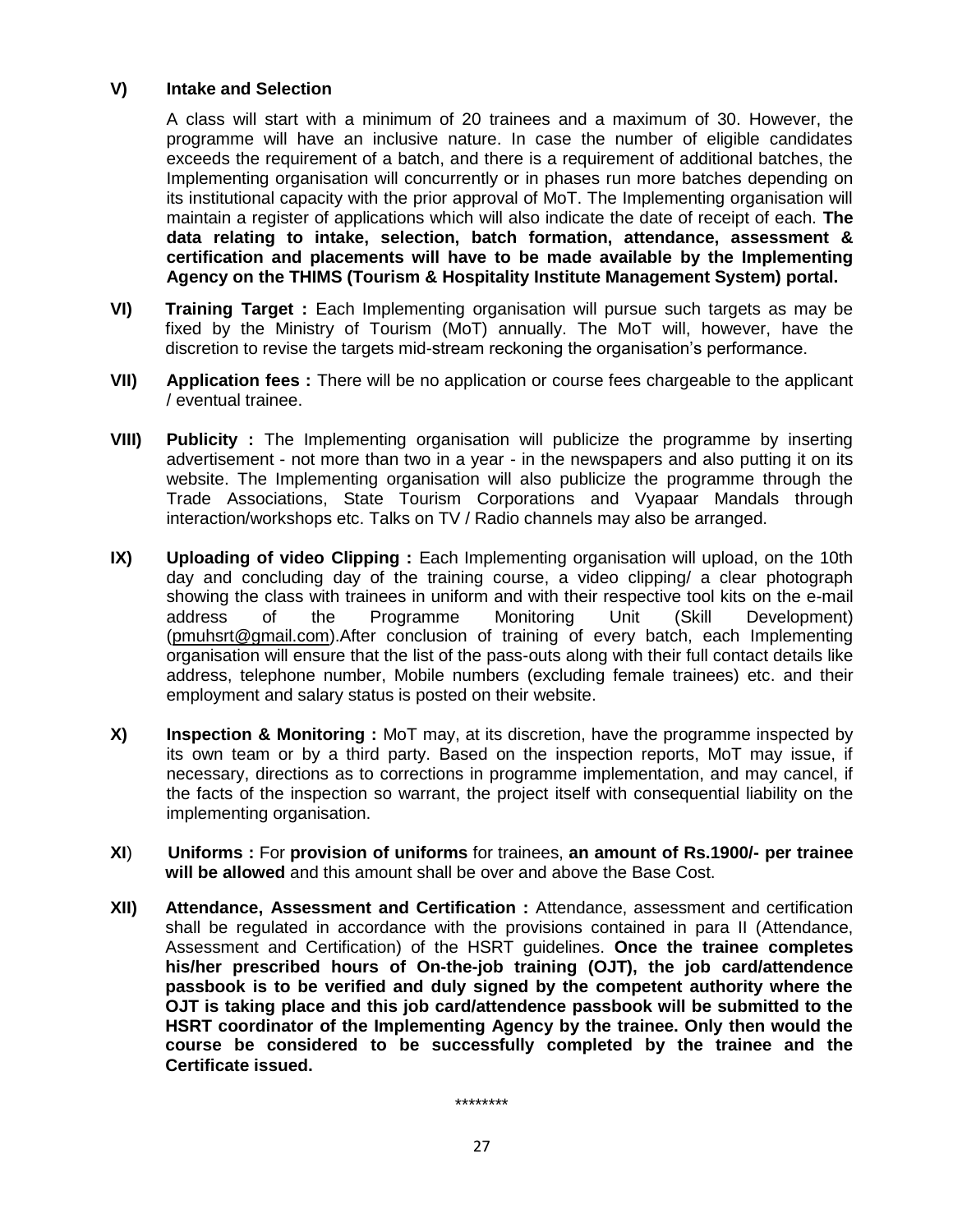**Specific Guidelines for the Six-day (48 Hours) Skill Testing & Certification courses in Food Production, Bakery and Patisserie, Food & Beverage Service, and Housekeeping Utility for re-skilling/skill upgradation of persons already engaged in hospitality related occupations to be implemented by Ministry of Tourism sponsored Govt. Institutes of Hotel Management and Food Craft Institutes.**

As part of its *suo-motu* initiatives under the Scheme of "Capacity Building for Service Providers", the Ministry of Tourism will provide Central Financial Assistance to its' sponsored Institutes of Hotel Management and Food Craft Institutes to conduct Six-day Skill Testing & Certification training courses in Food Production, Bakery and Patisserie, Food & Beverage Service, and Housekeeping Utility for re-skilling/skill upgradation of persons already engaged in hospitality related occupations subject to the following specific conditions:-

- (a) The IHMs concerned will publicize the dispensation by issuing advertisements, particularly in vernacular newspapers. The text thereof will be supplied by the NCHMCT.
- (b) The course duration shall be of 06 days of eight hours per day from 9.00 AM to 5.00 PM.
- (c) The NCHMCT will indicate the levels for which the testing and certification will be available and also supply the test modules for each. The details regarding the levels will be part of the advertisement.
- (d) Presently, the testing and certification will be conducted at least four times in a year. However, a test will be considered feasible only if there are at-least 25 applicants.
	- (e) The trainees with minimum attendance of 80% will only be permitted to appear in the course-end test. The assessment and certification will be done by the respective Implementing Agencies as is being done now with one internal and two external examiners. The external assessor must be drawn from an Institute/Implementing Agency conducting the Hunar Se Rozgar Tak courses for the Ministry of Tourism. Similarly, private agencies under PMKVY 2016-20 would also be allowed to conduct the assessment under this programme. It has only to be ensured that the assessing Institute/Implementing Agency does not become the self assessor for its own training programmes so as to comply with the spirit of third party assessment.

**It has been laid down in Schedule–I that the total assessment and certification costs payable to institute may range from Rs.600/- to Rs.1500/- per trainee, based on actuals. As such, the quantum of remuneration payable to internal and external assessors has to be decided by the Institute keeping the above ceiling in mind. All claims by implementing agencies on assessment and certification costs shall be considered and reimbursed by the MoT on the basis of actual costs incurred by them on various components/items of expenditure on this account separately indicated in the claim as per the prescribed format.**

- (f) A person eventually passing the test will be awarded the certificate as of the Ministry of Tourism, signed by Director (Studies) in the NCHMCT and the Principal concerned.
- (g) The NCHMCT will monitor and coordinate the efforts and Director (Studies) in the Council will be the nodal officer.